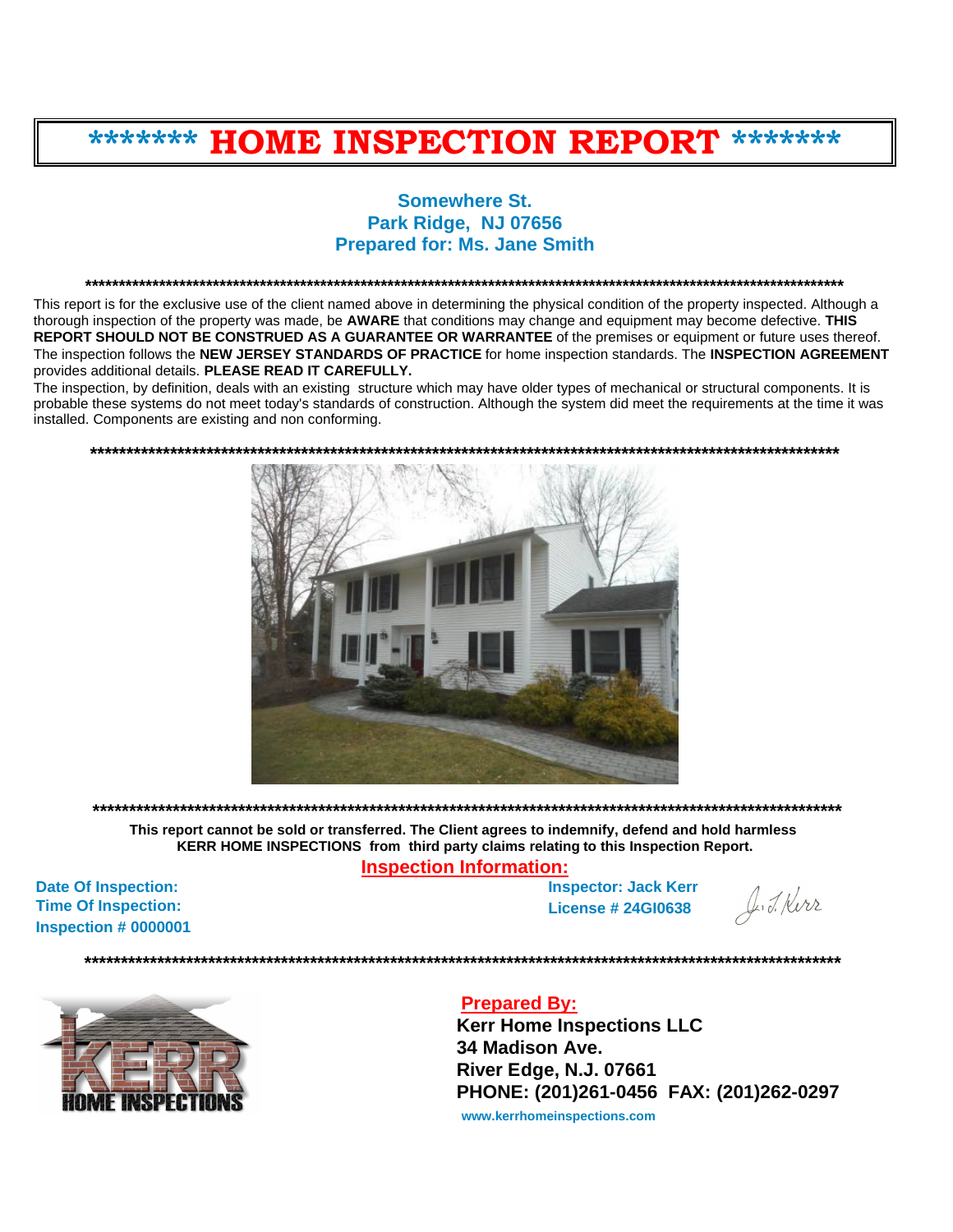# **\*\*\*\*\*\*\*\*\*\* Report Table of Contents \*\*\*\*\*\*\*\*\*\***

| <b>INSPECTION CONDITIONS</b>         | 5  |
|--------------------------------------|----|
| <b>GROUNDS-EXTERIOR STRUCTURES</b>   | 6  |
| ROOF SYSTEM                          | 8  |
| HOUSE EXTERIOR - EXTERIOR FOUNDATION | 9  |
| <b>GARAGE - CARPORT</b>              | 11 |
| <b>ATTIC</b>                         | 13 |
| <b>INTERIOR</b>                      | 14 |
| KITCHEN - APPLIANCES                 | 15 |
| LAUNDRY/APPLIANCES/SINK              | 16 |
| <b>BATHROOMS</b>                     | 17 |
| <b>PLUMBING</b>                      | 18 |
| <b>HEATING</b>                       | 21 |
| <b>COOLING</b>                       | 22 |
| <b>ELECTRICAL SYSTEM</b>             | 23 |
| BASEMENT/CRAWL SPACE/SLAB ON GRADE   | 24 |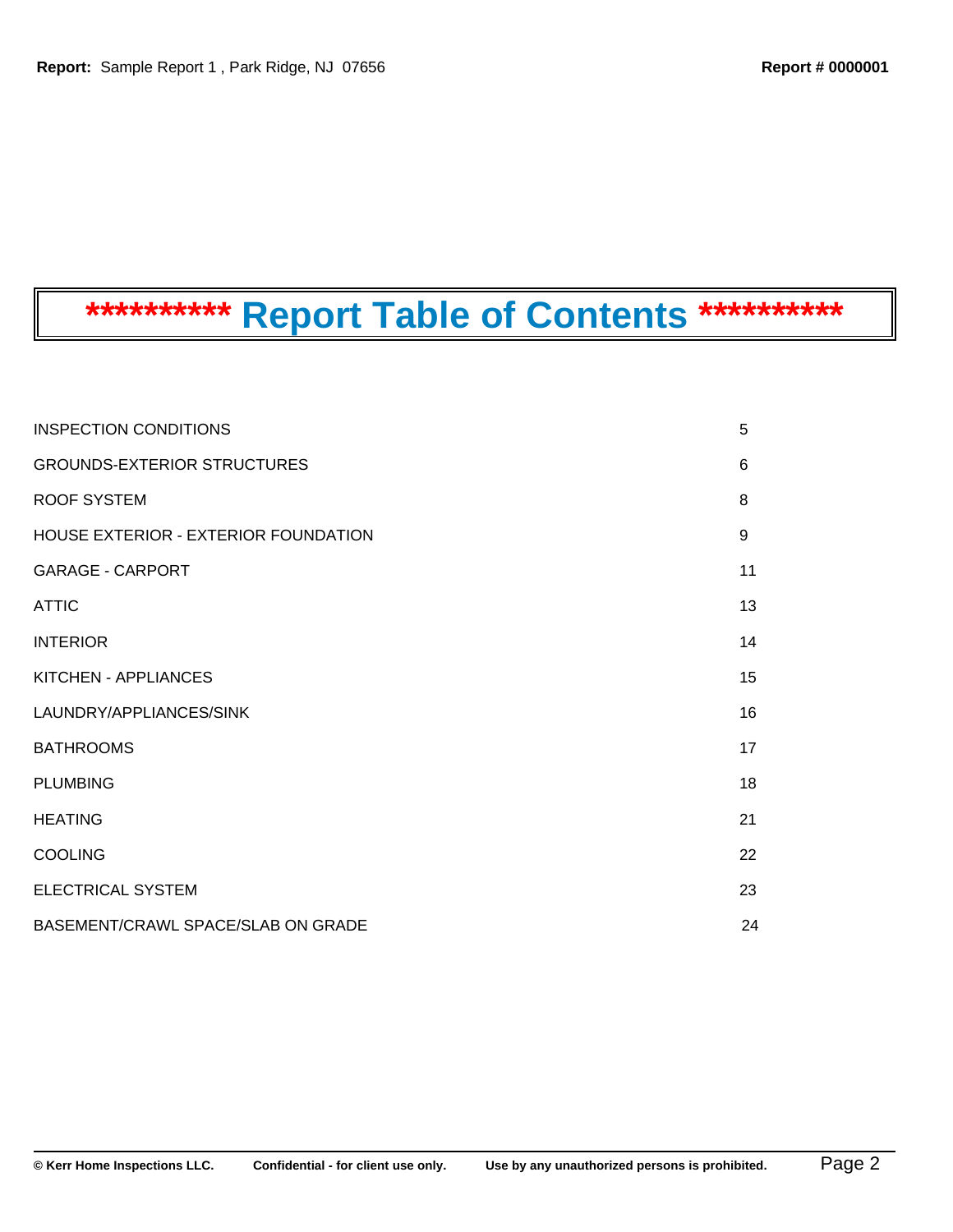January 4, 2015

Ms. Jane Smith **Music According to the Contract of the Contract According Contract According Contract According Contract According Property RE: Somewhere St.** Park Ridge, NJ 07656

# **REPORT SUMMARY**

Dear Ms. Smith:

At your request, and in your presence, a visual inspection of the above referenced property was conducted on January 3, 2015. This inspection report reflects the visual conditions of the property at the time of the inspection only. Hidden or concealed defects cannot be included in this report. No warranty is either expressed or implied. This report is not an insurance policy, nor a warranty service.

An earnest effort was made on your behalf to discover all visible material defects. The following is an opinion report, expressed as a result of the inspection. The Summary is not the entire report. The entire Inspection Report, including the Pre-Inspection Agreement must be fully read to assess the findings of the inspection.

This list is not intended to determine which items may need to be addressed per the contractual requirements of the sale of the property. Any area of uncertainty regarding the contract should be clarified by consulting an attorney or real estate agent.

Overall, the home was constructed in a workmanlike manner, consistent with the local building trades and standards in effect at the time of construction. However, the following listed defects and or safety hazards should be addressed. Other items are also noted in the following report and should receive attention, but none of them affect the habitability of the house and the majority are the result of normal wear and tear.

## **GROUNDS-EXTERIOR STRUCTURES**

DRIVEWAY:

*CONDITION:* 

Repair/Replace- Driveway asphalt is deteriorated in areas and needs to be repaired and sealed to prevent further damage from water and ice intrusion. Recommend contacting a driveway contractor to evaluate the deterioration and recommend repairs and related costs prior to closing.

## **HOUSE EXTERIOR - EXTERIOR FOUNDATION**

OTHER EXTERIOR STAIRS: *LOCATION/TYPE:*  Rear, Pavers.

## *CONDITION:*

*Repair/Replace*- Loose pavers where the handrails are attached. Recommend repair by a qualified contractor.

*HANDRAIL(S):*  Handrail(s) loose. Recommend repair. This is a Safety Concern.

### **GARAGE - CARPORT**

GARAGE STRUCTURE:

## *FLOOR:*

Painted concrete, *Repair/Replace-* Spalling/deterioration in many portions of the floor found. Repair/resurfacing needed by a qualified contractor. Obtain pricing by a qualified contractor prior to closing.

## **LAUNDRY/APPLIANCES/SINK**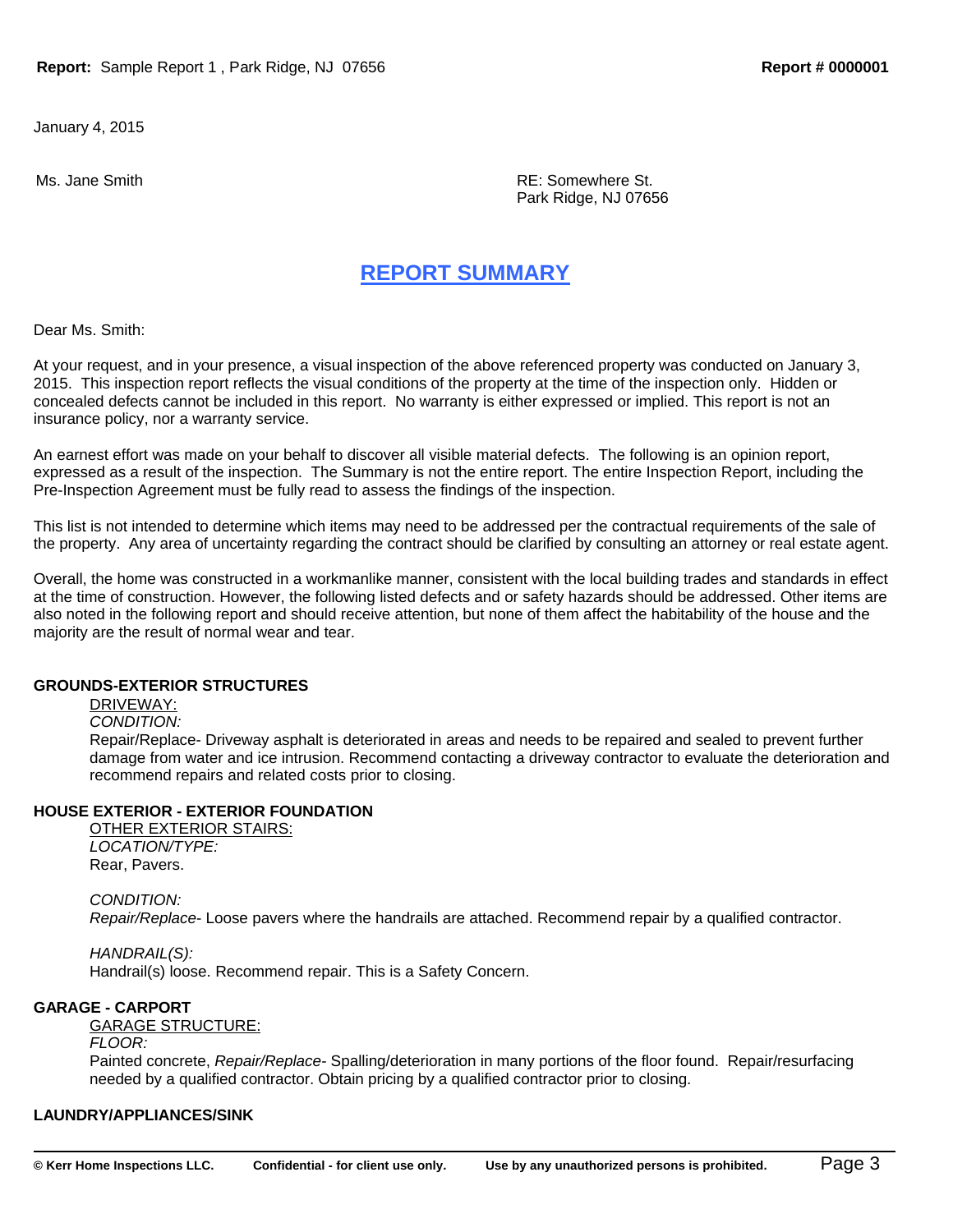# LAUNDRY/MAIN:

# *GAS HOOK-UP:*

*Needs Attention*- No local gas shut off noted. Recommend an easy to operate hand shut-off valve be installed near dryer unit. This is a SAFETY CONCERN.

## **BATHROOMS**

BATHROOM # 2 *BATH LOCATION:*  Hall, Upstairs.

## *ELECTRIC*

Outlet not GFCI protected. This is a SAFETY CONCERN. Recommend replacing with a GFCI outlet by a licensed electrician.

## BATHROOM # 3

*BATH LOCATION:*  Master bedroom.

### *ELECTRIC*

Outlet not GFCI protected. This is a SAFETY CONCERN. Recommend replacing with a GFCI outlet by a licensed electrician.

*BATH VENTILATION:* 

Exhaust fan makes unusual noises. Repairs or replacement needed.

## **BASEMENT/CRAWL SPACE/SLAB ON GRADE**

BASEMENT: *STAIRWAY: Needs Attention*- Open side of stairway has no handrail or balusters. Consider installing for safety.

Each of these items will likely require further evaluation and repair by the appropriate licensed contractors. Obtain competitive estimates for these items prior to the expiration of the home inspection contingency period.

Thank you for selecting our firm to do your pre-purchase home inspection. If you have any questions regarding the inspection report or the home, please feel free to call us.

Sincerely,

*Kerr Home Inspections* (201) 261-0456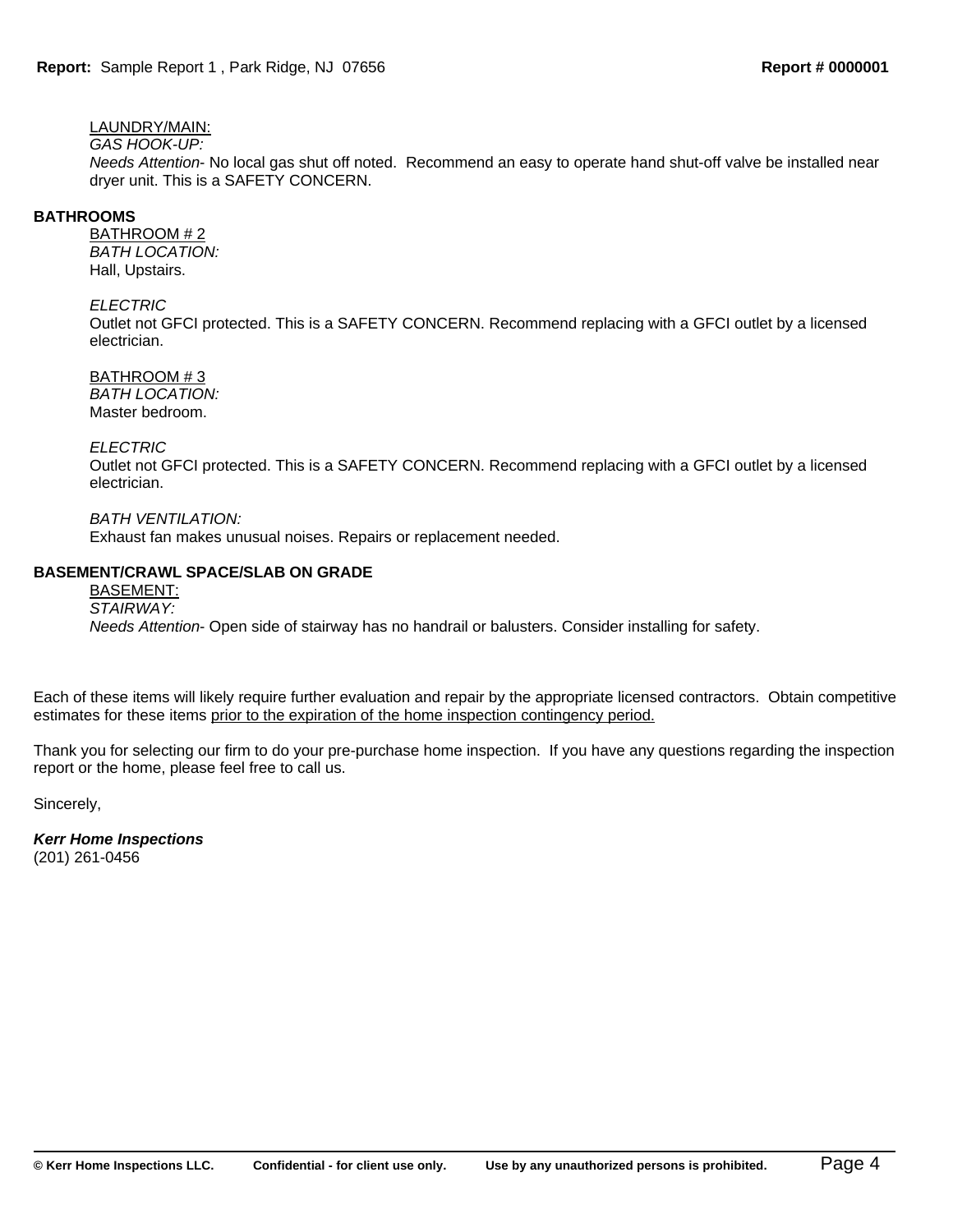# **INSPECTION CONDITIONS**

### EXPLANATION/DISCLAIMER

**Prior to purchase, it is important to verify the following with local authorities:** 1. The zoning of this property is in compliance with the local authorities. 2. Permits and certificates of occupancy have been obtained to verify the conformance of the structure or any component of the structure to local ordinances. 3. All permits have been obtained and certificates of completion have been met for any upgrades made on this property. This will verify that all recorded upgrades have met local authority requirements and any/all inspections have been done during the work process. This will also assure that any additional tax assessment has been met for the upgrades

### **CLIENT & SITE INFORMATION:**

*DATE & TIME OF INSPECTION:* January 3, 2015 10:00 AM. Time completed 12:45 PM. **CLIENT NAME:** Ms. Jane Smith. *INSPECTION SITE:* Some Street, Park Ridge NJ 07656.

# **REPORT TERMINOLOGY DEFINITIONS:**<br>*DEFINATION OF TERMS:* Items not f

Items not found in this report are beyond the scope of this inspection and should not be considered inspected at this time. Please read the entire report for important details. Inspected items may be generally rated as follows:

**Serviceable =** Indicates that on the day of inspection, the system or component is functionally consistent with its original purpose. Some serviceable items may show wear and tear. Other conditions may be noted in the body of the report.

*Needs Attention***=** Aspects of the system or component are of interest or importance to affect the complete serviceability of the system or component and may warrant some type of repair, adjustment or correction, monitoring , or has a limited remaining useful life expectancy and may require replacement in the not too distant future. Further evaluation may be needed by a qualified professional, tradesman, or service technician dealing with that component or system.

*Repair/Replace* **=** System or component is not functioning as intended and needs repair or replacement. Further evaluation is needed by a qualified professional, tradesman, or service technician dealing with that component or system.

*Safety Hazard***=** Aspects of the system or component poses a personal safety hazard, health hazard, or fire hazard. Further evaluation or servicing may be needed by a qualified professional, tradesman, or service technician dealing with that component or system.

**LOCATION DESCRIPTIONS:** Right rear, right front, left rear, and left front may be used in the report and they are relative to viewing the house from the street looking at the front entrance.

**NOTE:** The component evaluations are not a guarantee or warranty of future performance. It is only an evaluation of how the component was working or performing when it was evaluated. Home warranties and product warranties can be purchased separately from other companies.

### **CLIMATIC CONDITIONS:**

| <b>WFATHFR:</b>                                 | Overcast. |
|-------------------------------------------------|-----------|
| APPROXIMATE OUTSIDE<br><b>TFMPFRATURF</b> in F: | 30.       |
| SOIL CONDITIONS:                                | Drv.      |

### **BUILDING CHARACTERISTICS:**

*MAIN ENTRY FACES:* North.

*ESTIMATED AGE OF HOUSE:* Property appears to be approximately ( 50 ) years old however, has been renovated in the past. *BUILDING TYPE:* 1 family.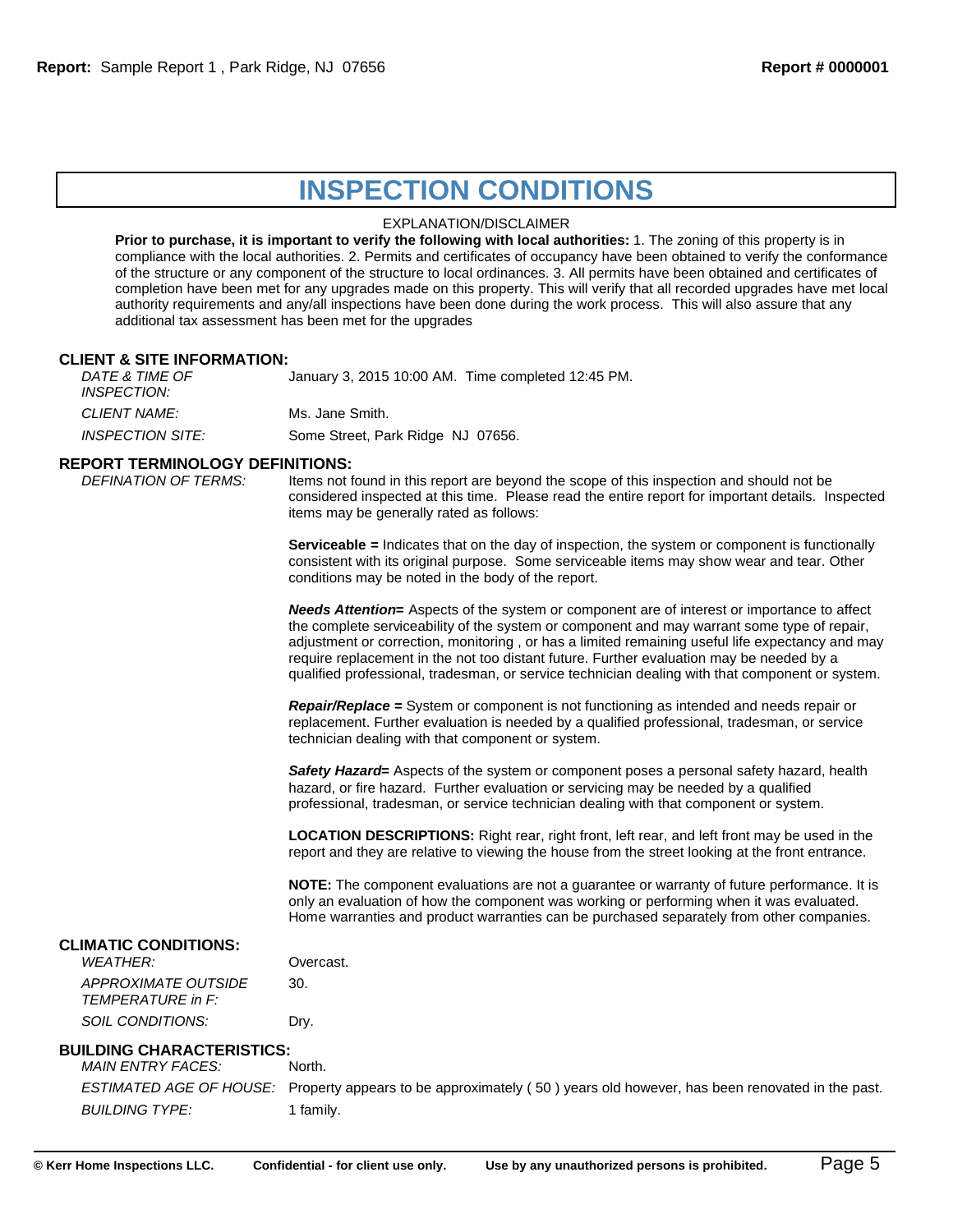| <i>STORIES:</i>           |           |
|---------------------------|-----------|
| <i>SPACE BELOW GRADE:</i> | Basement. |
|                           |           |

# **UTILITY SERVICES:** *WATER SOURCE:* Public.

*UTILITIES STATUS:* All utilities on.

#### **OTHER INFORMATION:**

*HOUSE OCCUPIED?* Yes.

*SEWAGE DISPOSAL:* Determining if the sewage disposal is private or public is beyond the scope of the home inspection. Recommend verifying with local authorities or a licensed plumber prior to closing.

*PEOPLE PRESENT:* Client, Client's Spouse, Client's Agent, Selling agent.

# **GROUNDS-EXTERIOR STRUCTURES**

### EXPLANATION/DISCLAIMER

This inspection is not intended to address or include any geological conditions or site stability information. For information concerning these conditions, a geologist or soils engineer should be consulted. Any reference to grade is limited to only areas around the exterior of the exposed areas of foundation or exterior walls. Roof and surface water must be controlled to maintain a dry basement or crawl space. This means keeping gutters, if installed, cleaned and properly positioned; extending down spouts away from the foundation; and building up the grade so that roof and surface water are diverted away from the foundation. This inspection is visual in nature and does not attempt to determine drainage performance of the site or the condition of any underground piping, including municipal water and sewer service piping or septic systems particularly during severe weather conditions. It is recommended that the purchaser determine if any underground storage tanks are on the property. A written statement from the seller stating that no underground storage tank exist is recommended. Also consider a tank location test by a licensed and insured environmental company to verify if any underground tanks exist. Recommend verifying with municipal authorities if there are any records of abandoned/buried oil tanks, septic tanks, or in ground pools. Decks and porches are often built close to the ground, where no viewing or access is possible. These areas as well as others too low to enter, or in some other manner not accessible, are excluded from the inspection and are not addressed in the report.

### **DRIVEWAY:**

*TYPE:* Asphalt.

*CONDITION:* Repair/Replace- Driveway asphalt is deteriorated in areas and needs to be repaired and sealed to prevent further damage from water and ice intrusion. Recommend contacting a driveway contractor to evaluate the deterioration and recommend repairs and related costs prior to closing.



#### **SIDEWALKS:** *TYPE:* None.

**WALKWAY:**

### *LOCATION-TYPE:* Front yard, Paver/Tile.

*CONDITION:* General condition is serviceable, Monitor pavers for possible settlement of portions. Resetting the pavers is needed periodically to prevent trip hazards as well as uneven settlement.

**LANDSCAPING:**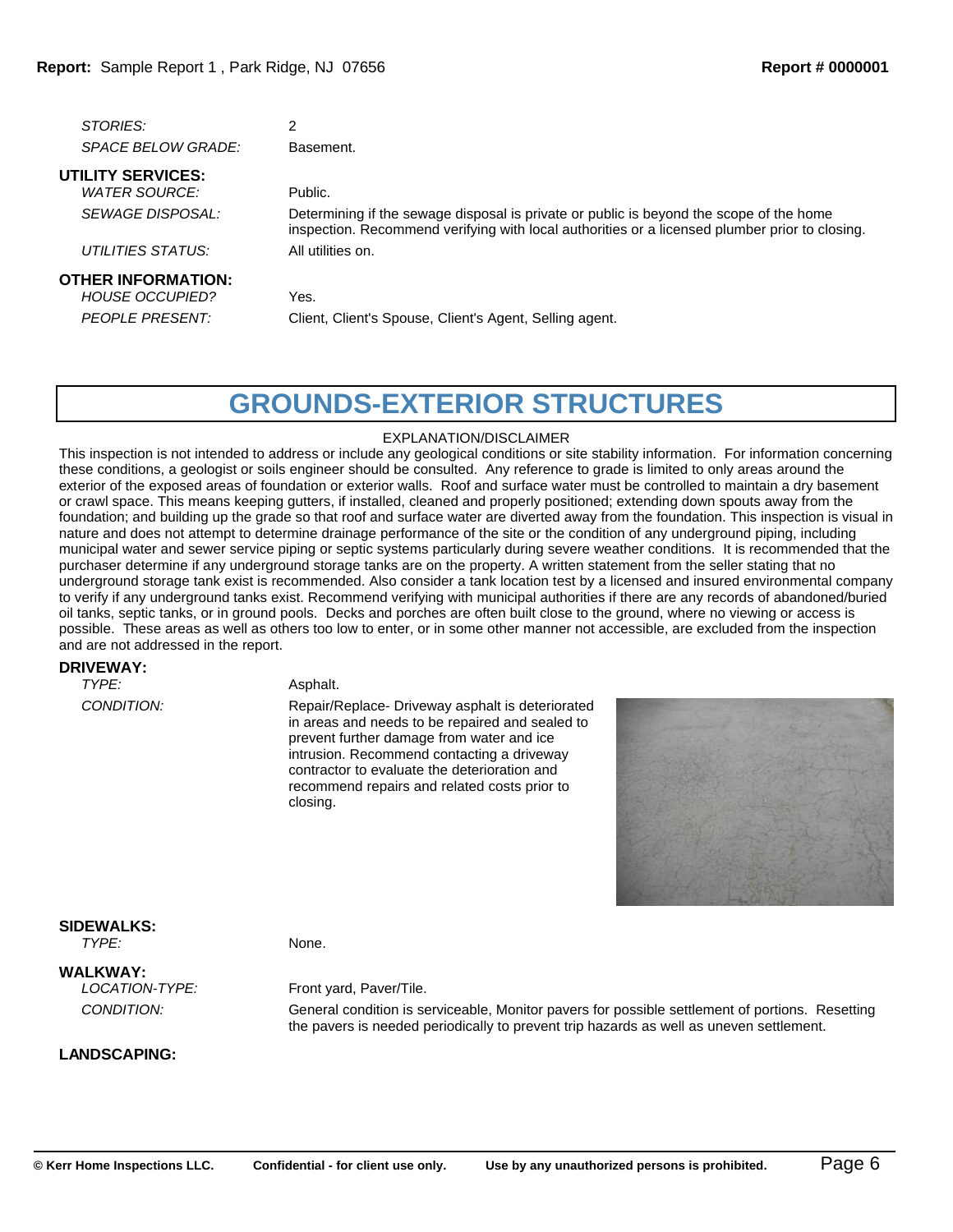*CONDITION:* Needs Attention- Trees are touching or overhanging the roof. Damage is possible and will shorten the life of the roof. Recommend trimming or removal.



### **GRADING:**

*SITE DESCRIPTION:* Gentle slope. *GRADING ADJACENT TO THE* Grade at foundation appears serviceable. *FOUNDATION:*

# **PATIO:**

Paver/Tile. *CONDITION:* Serviceable, Monitor pavers for possible settlement of portions. Resetting the pavers is needed periodically to prevent trip hazards as well as uneven settlement.

#### **FENCES & GATES:**

*TYPE:* Fences and gates not part of the home inspection.

#### **TANKS- BURIED/ABOVE GROUND:**

*OIL TANK LOCATION:* Although no evidence of a buried oil tank was noted during the inspection, this does not preclude one being present on the property, unknown to the existing owner. Checking for buried tanks is not part of this inspection. Recommend verifying with a written statement from the owner that no underground tank exists on this property(discuss this with your attorney) or have a tank search performed by a certified environmental testing company prior to closing.

#### **OUT BUILDINGS:**

#### *TYPE:* Wood Shed.

*CONDITION:* Out buildings are not part of this inspection.



### **GENERAL COMMENTS:**

Recommend contacting the listing broker, seller or seller's lawyer to obtain the plot plan/survey of the property to determine specific property lines, possible Easements/Public Right of Ways and responsibilities for all perimeter fences etc.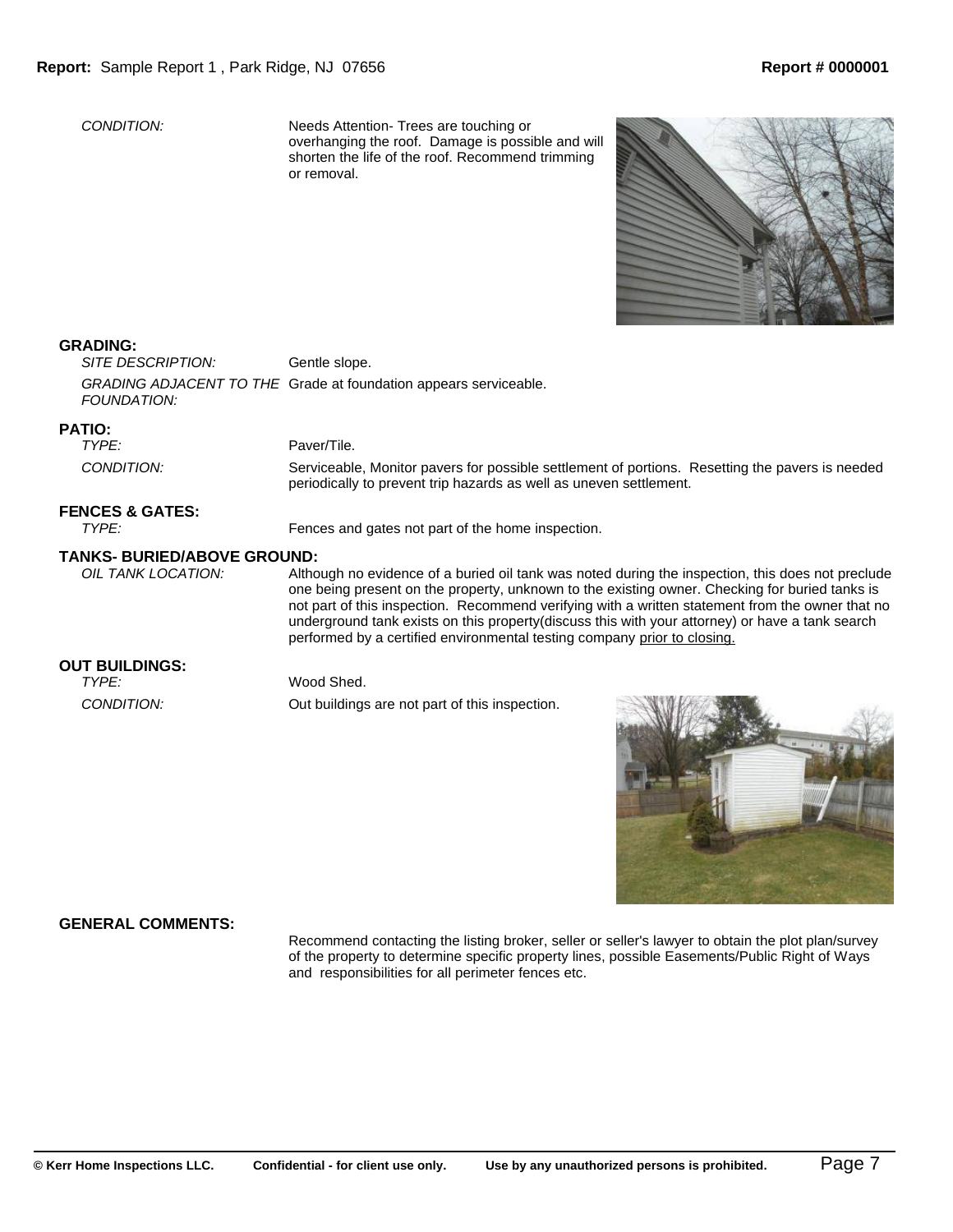# **ROOF SYSTEM**

### EXPLANATION/DISCLAIMER

Every roof will wear differently relative to its age, number of layers, quality of material, method of application, exposure to weather conditions, and regularity of its maintenance. We can only offer an opinion of the general quality and condition of the roofing material. The inspector cannot and does not offer an opinion or warranty as to whether the roof leaks or may be subject to future leakage. The only way to determine whether a roof is absolutely water tight is to observe it during a prolonged rainfall. Even water stains on ceilings or on framing within attics will not necessarily confirm an active leak without some corroborative evidence. Many roofs are hazardous to walk on and in most cases can be satisfactorily inspected from the ground, with binoculars or from a window above with a good view of the roof. The inspector will indicate the method of inspection. It is always recommended that a licensed and insured roofing specialist be obtained for roof repairs or upgrades.

### **ROOF:**

| MAIN HOUSE ROOF STYLE:                | Combination, Gable, Shed.                                                                                                                      |
|---------------------------------------|------------------------------------------------------------------------------------------------------------------------------------------------|
| SLOPE:                                | Steep.                                                                                                                                         |
| ROOF VISIBILITY:                      | Limited.                                                                                                                                       |
| ROOF ACCESS:                          | Viewed from roof edge on ladder, Viewed from ground with binoculars.                                                                           |
| ROOF COVERING TYPE:                   | Textured laminated Architect shingles.                                                                                                         |
| <b>ESTIMATED NUMBER OF</b><br>LAYERS: | Appears to be a single layer of shingles.                                                                                                      |
| ROOF COVERING<br>CONDITION:           | General condition of the visible roof covering is serviceable and within it's useful life. Some of the<br>roof surfaces are older than others. |
|                                       |                                                                                                                                                |

### VALLEYS AND FLASHINGS:

**Valleys and Flashings** that are covered with shingles and/or tar or any other material are considered not visible and are not part of the inspection. These are the areas most susceptible to water intrusion. Regular maintenance and inspections are advised.

## **EXPOSED FLASHING-SKYLIGHT(S)-CHIMNEY(S):**

| <b>FLASHING:</b>   | Serviceable.                                                                                                                                                                                                                                                                                                                                                                                                                                                                                                                                                                                                                                                                                                                                                                                                                                |  |
|--------------------|---------------------------------------------------------------------------------------------------------------------------------------------------------------------------------------------------------------------------------------------------------------------------------------------------------------------------------------------------------------------------------------------------------------------------------------------------------------------------------------------------------------------------------------------------------------------------------------------------------------------------------------------------------------------------------------------------------------------------------------------------------------------------------------------------------------------------------------------|--|
| CHIMNEY(S):        | Chimney services: Utilities, Chimney Type: Brick, The internal elements of the chimney servicing<br>the heating and/or fireplace (flues/dampers/liners, etc) could not be visually evaluated at the time<br>of inspection. These areas are concealed and fall outside the scope of this inspection. As per the<br>N.F.P.A. 211 (National Fire Protection Agency standards for Chimneys and Fireplaces), a Level<br>Il Inspection is required whenever a house is bought or sold. Internal damage (cracking, holes,<br>separation) may be present and is common in many chimneys. Consultation with a qualified<br>Chimney Inspector is advised to conduct a Level II internal camera evaluation of the Chimney<br>flue(s) prior to the expiration of your Home Inspection Contingency Period to help ensure that<br>you are fully informed. |  |
| CHIMNEY CONDITION: | Viewed from ground with binoculars. Needs<br>Attention- Minor cracks noted. Caulk, seal, or point<br>as necessary to prevent water intrusion and<br>concealed damage. Recommend repairs by a<br>qualified chimney sweep.                                                                                                                                                                                                                                                                                                                                                                                                                                                                                                                                                                                                                    |  |

# **GUTTERS & DOWNSPOUTS:**

Full, Gutters and downspouts are aluminum.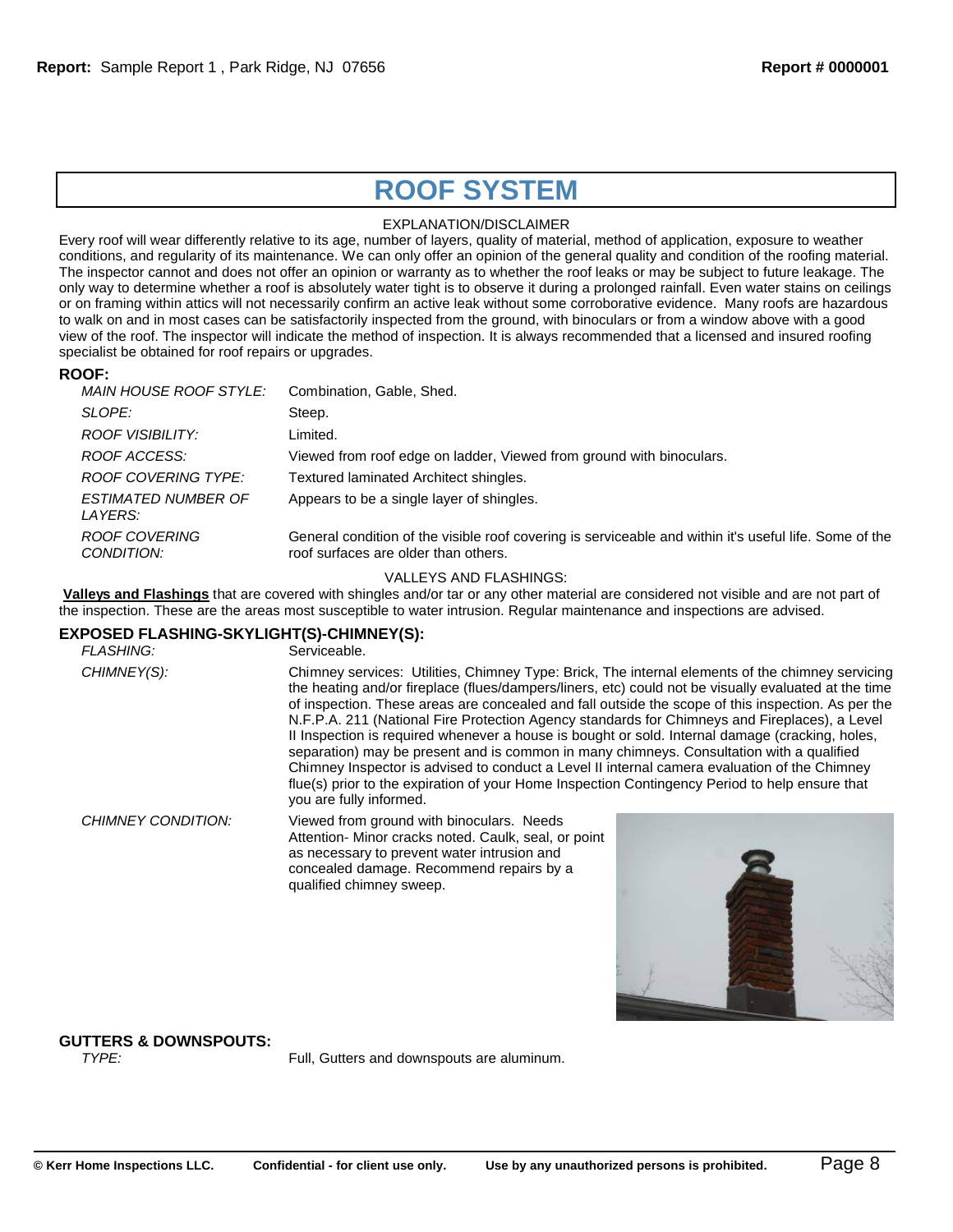*CONDITION:* General condition is serviceable with the following exceptions; Direct downspouts from upper gutters to flow directly into lower gutters to reduce constant flow into lower roofs which will deteriorate this water impacted area.



# **HOUSE EXTERIOR - EXTERIOR FOUNDATION**

### EXPLANATION/DISCLAIMER

Areas hidden from view by finished walls or stored items can not be judged and are not a part of this inspection. Most exterior wood surfaces do require some kind of finish. All surfaces of untreated wood need regular applications of paint or stain to resist rot. Concerning foundations; minor cracks are typical in many foundations and most do not represent a structural problem. If major cracks are present along with bowing, we routinely recommend further evaluation be made by a qualified professional specializing in structural repairs. All exterior grades should allow for surface and roof water to flow away from the foundation. All concrete floor slabs experience some degree of cracking due to shrinkage in the drying process. In most instances floor coverings prevent recognition of cracks or settlement in all but the most severe cases. Where carpeting and other floor coverings are installed, the materials and condition of the flooring underneath cannot be determined. We routinely recommend that inquiry be made with the seller about knowledge of any prior foundation or structural repairs.

### **EXTERIOR FOUNDATION:**

**TYPE:** Plastered masonry block.

*CONDITION:* General condition is serviceable. Minor settlement and/or shrinkage cracks in the foundation walls are normal at this time. Caulk and monitor these cracks to prevent water/ice intrusion and pest infestation.

## **BASEMENT WINDOW AREA:**

*CONDITION:* Serviceable.

# **FRONT PORCH/STOOP:**

*TYPE:* Portico. **CONDITION:** Serviceable. LIGHTING: Serviceable.

## **OTHER EXTERIOR STAIRS:**

*LOCATION/TYPE:* Rear, Pavers.

*CONDITION: Repair/Replace*- Loose pavers where the handrails are attached. Recommend repair by a qualified contractor.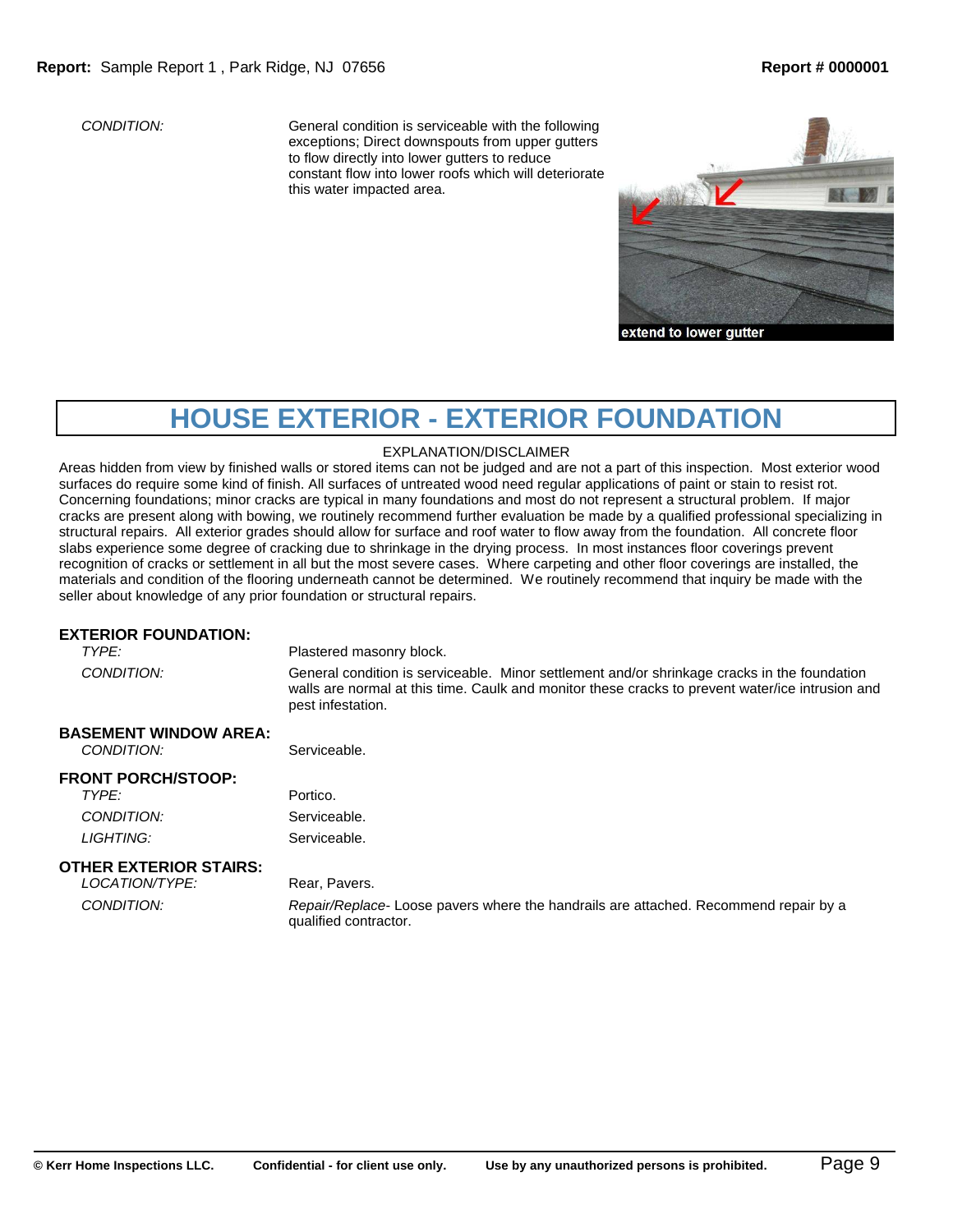*HANDRAIL(S):* Handrail(s) loose. Recommend repair. This is a Safety Concern.



LIGHTING: Serviceable.

# **OTHER EXTERIOR STAIRS:**

*LOCATION/TYPE:* Side, Rear. *CONDITION:* Serviceable. *HANDRAIL(S):* Serviceable. LIGHTING: Serviceable.

### **EXTERIOR DOORS:**

*CONDITION:* Serviceable.

### **EXTERIOR DOORS:**

*LOCATION/TYPE:* Main entry door, Swinging metal/composite door.

#### *LOCATION/TYPE:* Rear, Sliding glass.

*CONDITION:* General condition is serviceable with the following exceptions; Exterior trim below the door is loose. Recommend repair.



epair trim

## **EXTERIOR DOORS:**

**CONDITION:** Serviceable.

**EXTERIOR ELECTRIC:**<br>CONDITION:

**HOSE SPIGOTS:**<br>OPERATION:

#### **WALLS/SIDING:** *MATERIAL:* Vinyl siding.

*LOCATION/TYPE:* Rear, Standard side/rear door.

*CONDITION:* Serviceable- Outlets are GFI (ground fault interrupter) protected. Rain-tight covers are required for exterior GFI outlets. Recommend upgrade for safety.

Spigot did not operate. Water may be turned off inside for winter. No test was made at this time, Recommend installing "frost-free" type hose spigots along with atmospheric vacuum breakers.

*CONDITION:* General condition is serviceable.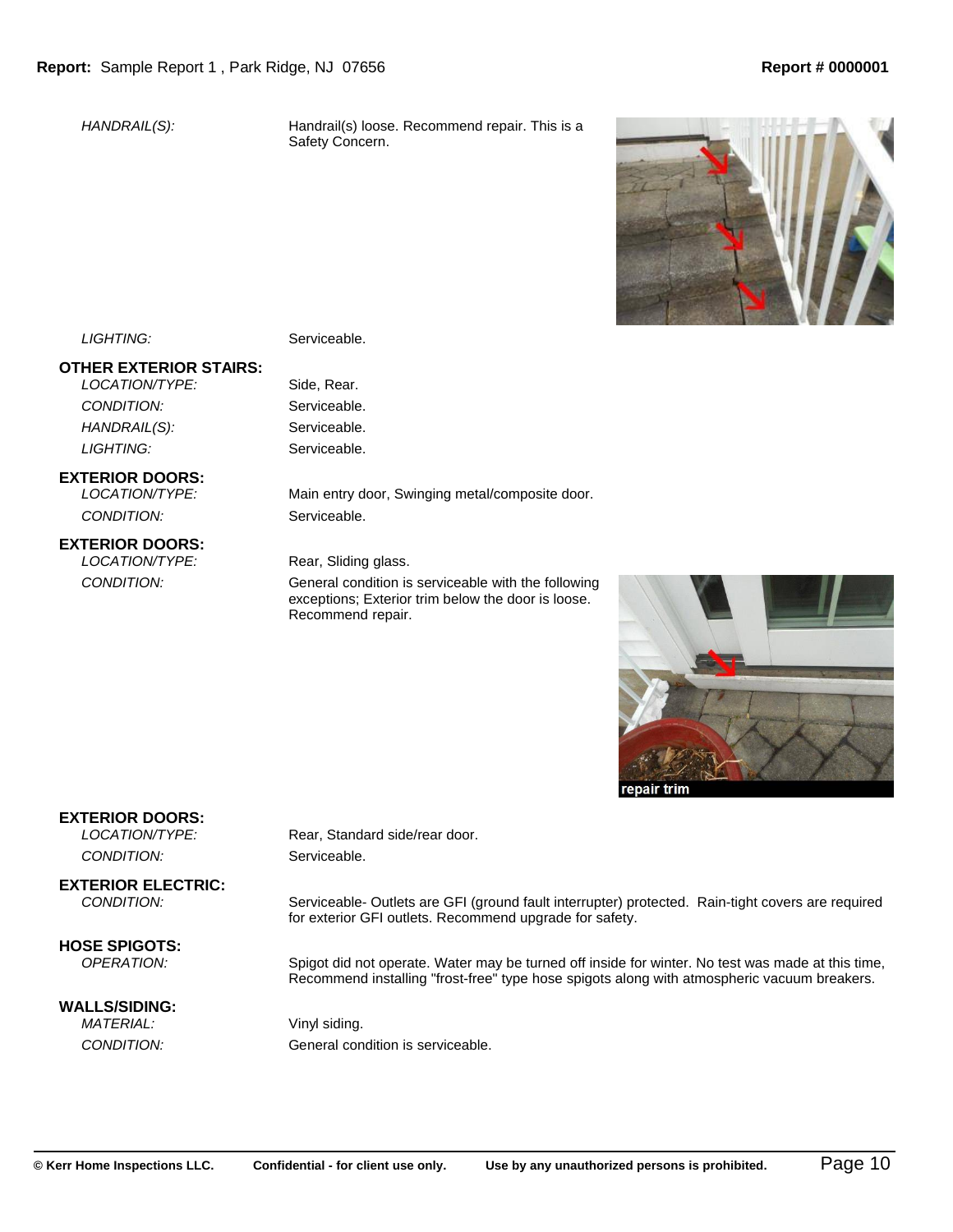# **SOFFITS/EAVES/OVERHANGS:**

*CONDITION:* General condition is serviceable.

# **EXTERIOR OF WINDOWS/ WINDOW TRIM:**

| WINDOW MATERIAL: | Vinvl. Wood.                                                                                                                                                        |
|------------------|---------------------------------------------------------------------------------------------------------------------------------------------------------------------|
| TRIM MATERIAL:   | Aluminum.                                                                                                                                                           |
| CONDITION:       | General condition is serviceable. Check caulk around window trim periodically for signs or<br>deterioration and re-caulk when necessary to prevent water intrusion. |

### **GENERAL COMMENTS:**

Drill holes noted in the following locations: Foundation wall. Evidence of a wood destroying Insect treatment program. Verify a written maintenance contract is in effect for treatment and/or recommend obtaining a preventive pest control program from a licensed pest control company to prevent any possible infestation. Be aware that a certain amount of concealed damage may exist and may only be determined by an invasive inspection which is beyond the scope of this inspection.

# **GARAGE - CARPORT**

## EXPLANATION/DISCLAIMER

Notice: Determining the heat resistance rating of firewalls is beyond the scope of this inspection. For your SAFETY, flammable materials such as gasoline cans or propane tanks should not be stored within closed garage areas. Volatile fume accumulation is possible in enclosed areas. Garage door openings are not standard, so you may wish to measure the opening to ensure that there is sufficient clearance to accommodate your vehicles.

#### **TYPE:**

GARAGE-CARPORT Garage. *LOCATION:* Attached, two car.

# **GARAGE STRUCTURE:**

**Serviceable- Visible portions of garage structure** appear serviceable.



# *FLOOR:* Painted concrete, *Repair/Replace-*

Spalling/deterioration in many portions of the floor found. Repair/resurfacing needed by a qualified contractor. Obtain pricing by a qualified contractor prior to closing.

*FOUNDATION/SILL PLATES:* Not visible.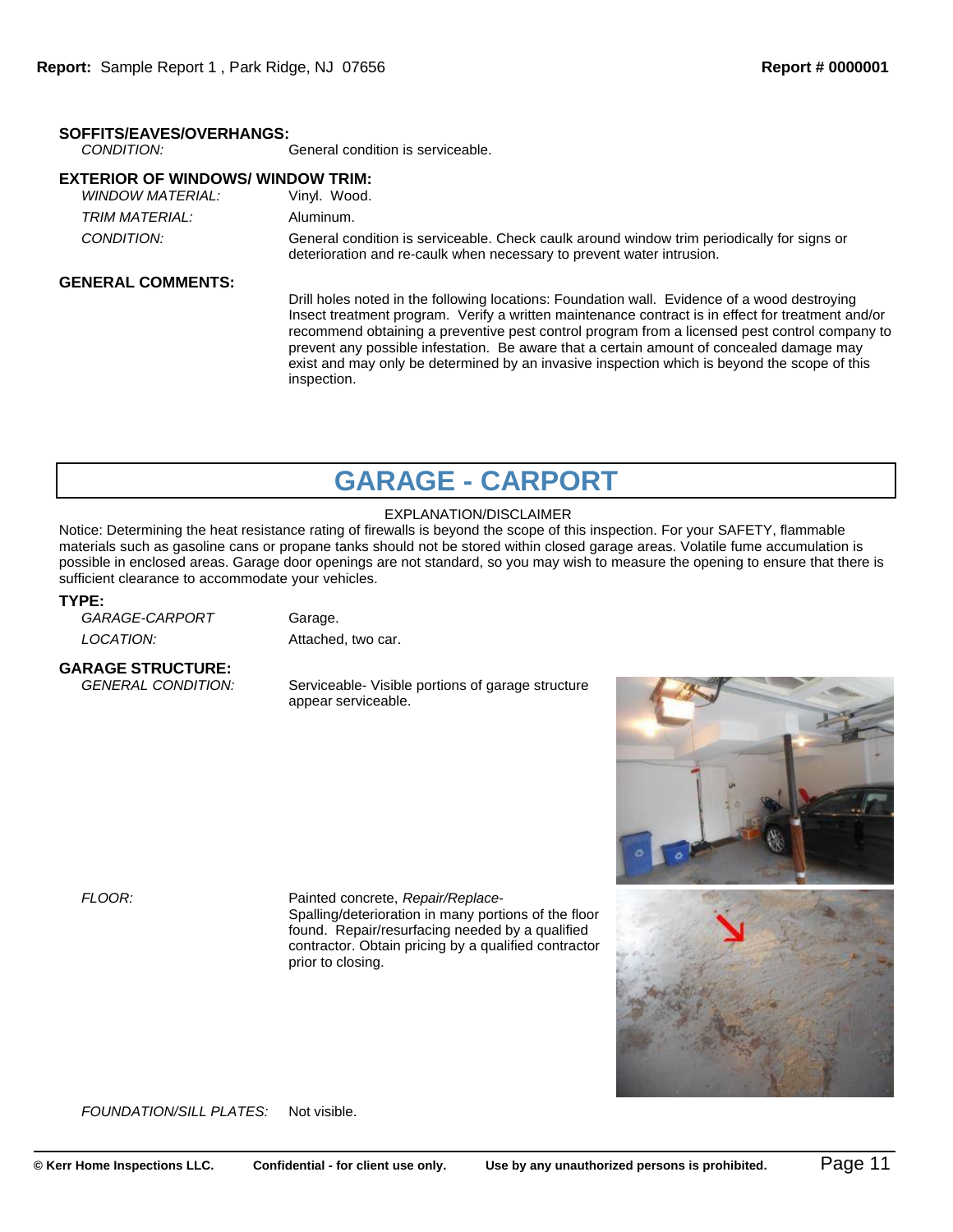*INTERIOR WALL MATERIAL/CONDITION:* Drywall, fire rating not known. *Needs Attention*-Fibrous type baseboard material is damaged in areas. Consider replacement with a standard wood baseboard.



CEILING: Drywall. Fire rating not known. Small holes noted in the ceiling. All penetration holes need to be sealed with the proper fire rated material to maintain a fire rating in the garage.



## **GARAGE AUTO DOOR(S):**

**TYPE:** Metal/composite type filled doors.

*CONDITION:* Automatic door opener(s) operational. Sensing edge and photo cell auto reverse operational.

#### **PEOPLE DOOR TO INTERIOR: CONDITION:** Serviceable.

**ELECTRIC:**<br>CONDITION:

*CONDITION:* GFI outlets are installed and serviceable. Garage ceiling light is an exposed light bulb. Recommend replacing exposed bulb with a covered bulb type light fixture to protect the light bulbs. This is a FIRE AND SAFETY CONCERN.

# **GARAGE ATTIC:**<br>ATTIC ACCESS:

There is no access provided to the attic. As a result of no attic access I was not able to view the structure, insulation, mechanical, or venting components of the attic. In addition to these items, I was not able to verify the presence of current or past roof leaks or any resulting damage. Consideration should be given to having an access provided and evaluate this area before purchasing the home.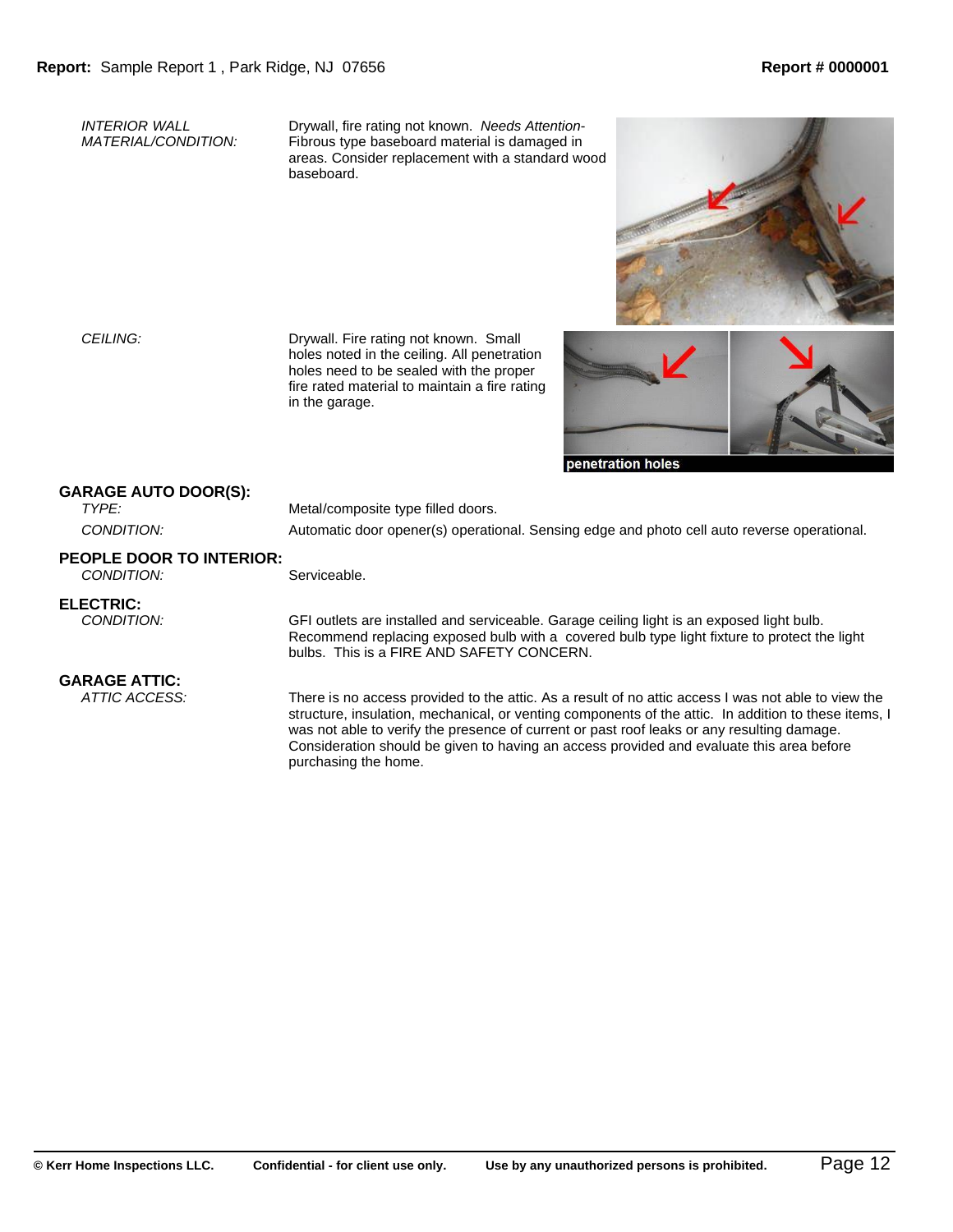# **ATTIC**

# EXPLANATION/DISCLAIMER

It is important to follow any recommendations regarding attic ventilation and insulation. A properly ventilated and insulated attic space can help prevent mold/mildew growth, ice damming, and premature deterioration of the roof covering. Buyers are encouraged to ask sellers about any roof leaks. Very often, minor leaks are noted, that appear to have been repaired in the past. Active leaks can occur at any time regardless of the age and condition of the roof covering. Monitoring this area after heavy rains and heavy snow conditions is advised.

**ATTIC: ATTIC ACCESS:** Bedroom closet.

*Upper roof area.* 

*METHOD OF INSPECTION:* Viewed the attic area from the attic hatch with a high powered light. Closet shelving prevented full access. Limited or no floor decking present. Inspector does not traverse floor beams without flooring. Use caution if entering the attic area.



| <b>ROOF SHEATHING:</b>    | Plywood where visible.                                                                                                                                                                                                                                                                                                                                                                                                                                                                                                                                      |
|---------------------------|-------------------------------------------------------------------------------------------------------------------------------------------------------------------------------------------------------------------------------------------------------------------------------------------------------------------------------------------------------------------------------------------------------------------------------------------------------------------------------------------------------------------------------------------------------------|
| <b>WALL SHEATHING:</b>    | Plywood where visible.                                                                                                                                                                                                                                                                                                                                                                                                                                                                                                                                      |
| <b>FRAMING/STRUCTURE:</b> | Standard dimensional lumber.                                                                                                                                                                                                                                                                                                                                                                                                                                                                                                                                |
| <b>RAFTER SYSTEM:</b>     | 2x6"s-16 inches on center.                                                                                                                                                                                                                                                                                                                                                                                                                                                                                                                                  |
| <b>COLLAR TIES:</b>       | Serviceable.                                                                                                                                                                                                                                                                                                                                                                                                                                                                                                                                                |
| JOISTS:                   | Not fully visible. Insulation prevents viewing of floor joists, 2x6"s-16 inches on center.                                                                                                                                                                                                                                                                                                                                                                                                                                                                  |
| ATTIC FLOOR:              | None.                                                                                                                                                                                                                                                                                                                                                                                                                                                                                                                                                       |
| CHIMNEY(S):               | Not visible.                                                                                                                                                                                                                                                                                                                                                                                                                                                                                                                                                |
| ATTIC LIGHT:              | Exposed light bulb. Recommend installing a light fixture that has a cover for the light bulb. This is<br>a safety hazard.                                                                                                                                                                                                                                                                                                                                                                                                                                   |
| ATTIC INSULATION:         | Type: Fiberglass batts. Location: Within the floor system. Depth and approximate R-FACTOR:<br>5-6 inches R-19. Condition: Serviceable.                                                                                                                                                                                                                                                                                                                                                                                                                      |
| <b>ATTIC VENTILATION:</b> | Types of attic venting found: Gable end louvers. Needs Attention-Appears to be a roof fan as<br>seen from the exterior. Could not verify from the hatch opening. It is recommended to have a<br>thermostatically controlled exhaust fan with a humidistat. This will help to reduce the temperature<br>and moisture in the attic. Reducing the temperature and moisture in the attic will keep the space<br>below cooler as well as stopping shingles from deteriorating prematurely and moisture damage<br>to the roof structure. Verify prior to closing. |
| <b>ATTIC ELECTRICAL:</b>  | The attic flooring or insulation prevented the viewing of the attic electrical. Did Not Evaluate.                                                                                                                                                                                                                                                                                                                                                                                                                                                           |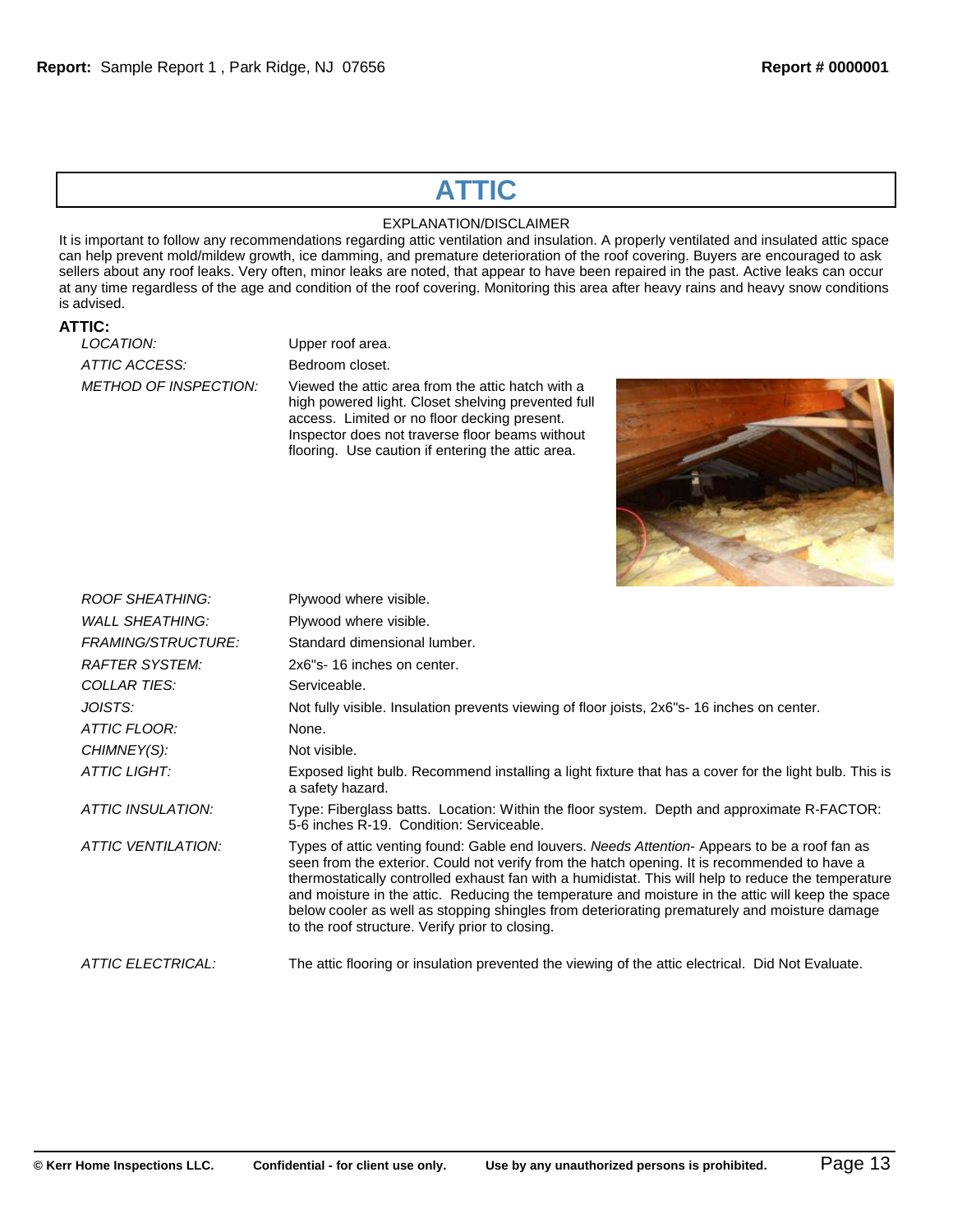# **INTERIOR**

The condition of walls behind wall coverings, paneling and furnishings cannot be judged. Only the general condition of visible portions of floors is included in this inspection. As a general rule, cosmetic deficiencies are considered normal wear and tear and are not reported. Determining the source of odors or like conditions is not a part of this inspection. Floor covering damage or stains may be hidden by furniture. The condition of floors underlying floor coverings is not inspected.

| <b>INTERIOR DOORS:</b><br>TYPE:                       | Vinyl, Hollow core.                                                                                                                                                                                                                                                                                                                                                                                        |
|-------------------------------------------------------|------------------------------------------------------------------------------------------------------------------------------------------------------------------------------------------------------------------------------------------------------------------------------------------------------------------------------------------------------------------------------------------------------------|
| CONDITION:                                            | Doors as a grouping are generally operational and no major defects were noted.                                                                                                                                                                                                                                                                                                                             |
| <b>WINDOWS:</b><br>PANES:                             | Dual Pane: It is beyond the scope of this inspection to verify the integrity of the thermo-seals.<br>Every effort was made to identify them when possible.                                                                                                                                                                                                                                                 |
| STYLE:                                                | Double hung.                                                                                                                                                                                                                                                                                                                                                                                               |
| CONDITION:                                            | A representative sampling was taken. Windows as a grouping are generally operational.                                                                                                                                                                                                                                                                                                                      |
| <b>INTERIOR WALLS:</b>                                |                                                                                                                                                                                                                                                                                                                                                                                                            |
| TYPF:                                                 | Drywall.                                                                                                                                                                                                                                                                                                                                                                                                   |
| CONDITION:                                            | Serviceable, Typical cracks noted.                                                                                                                                                                                                                                                                                                                                                                         |
| <b>WALL CAVITY:</b>                                   | The insides of the wall cavities were NOT evaluated. We are limited to visual signs on the outer<br>wall surfaces and cannot see through the walls to detect concealed water damage, concealed<br>molds, concealed wood destroying insect damage, concealed wood destroying organism activity,<br>or any other concealed conditions inside the walls. = WE DO NOT PERFORM DESTRUCTIVE<br><b>DISCOVERY.</b> |
| <b>INSULATION:</b>                                    | Cannot determine if there is insulation or not in the wall cavities.                                                                                                                                                                                                                                                                                                                                       |
| <b>CEILINGS:</b>                                      |                                                                                                                                                                                                                                                                                                                                                                                                            |
| TYPE:                                                 | Drywall.                                                                                                                                                                                                                                                                                                                                                                                                   |
| CONDITION:                                            | Serviceable, Typical cracks noted.                                                                                                                                                                                                                                                                                                                                                                         |
| <b>SMOKE DETECTORS</b>                                | Smoke and carbon monoxide detectors are not part of this inspection. Recommend installing<br>these detectors in the locations required by local authorities.                                                                                                                                                                                                                                               |
| <b>FLOORS:</b>                                        |                                                                                                                                                                                                                                                                                                                                                                                                            |
| TYPE:                                                 | Hardwood, Laminate type, ceramic tile.                                                                                                                                                                                                                                                                                                                                                                     |
| CONDITION:                                            | General condition is serviceable.                                                                                                                                                                                                                                                                                                                                                                          |
| <b>CLOSETS:</b>                                       |                                                                                                                                                                                                                                                                                                                                                                                                            |
| CONDITION:                                            | Serviceable, Some closets missing lights. Consider installing on wall above door using<br>florescent lighting.                                                                                                                                                                                                                                                                                             |
| <b>STAIRS &amp; HANDRAILS/RAILINGS:</b><br>CONDITION: | Serviceable.                                                                                                                                                                                                                                                                                                                                                                                               |
| <b>FIREPLACE/WOOD STOVE #1:</b>                       |                                                                                                                                                                                                                                                                                                                                                                                                            |

*TYPE OF UNIT:* There is a sealed gas fireplace installed.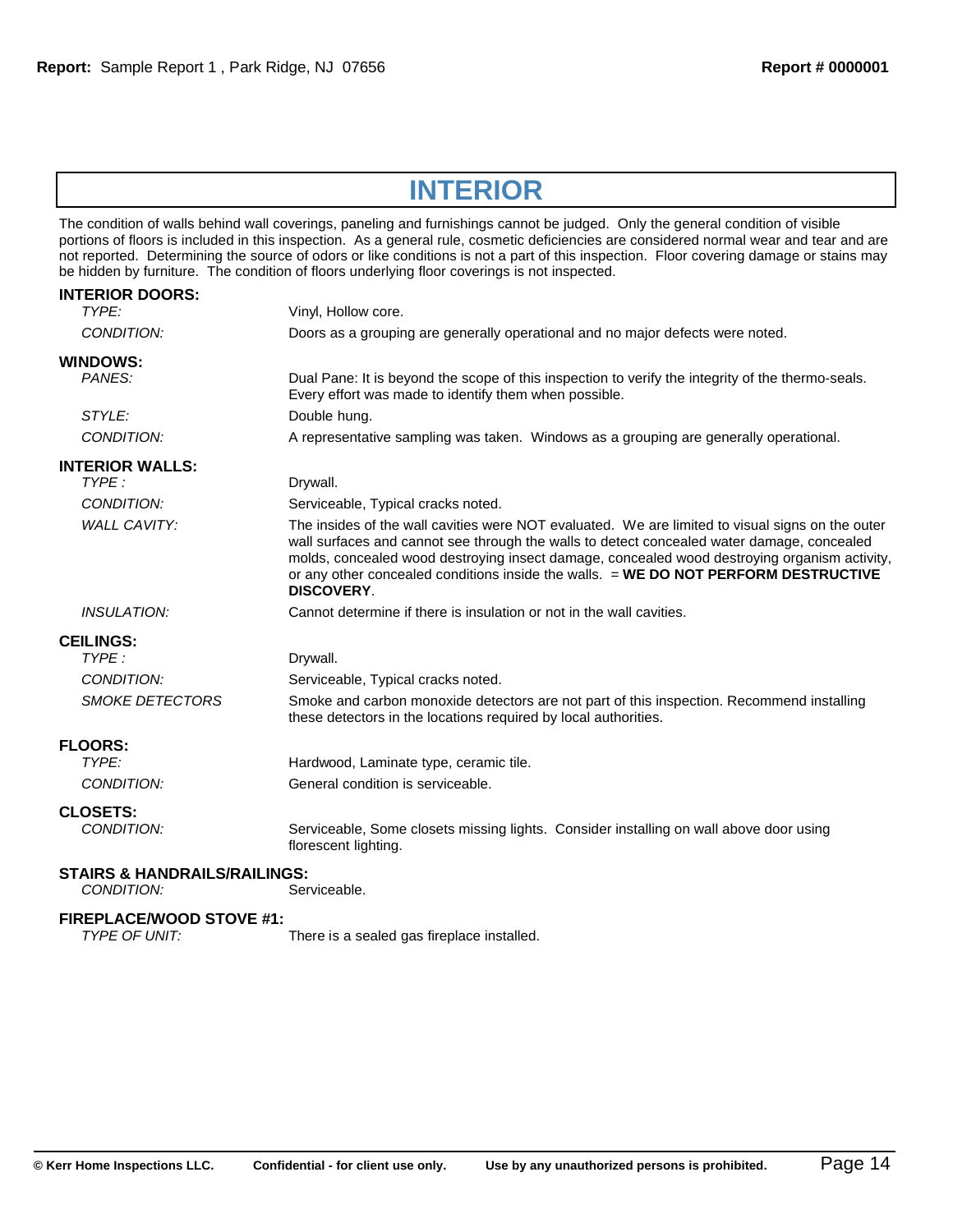*OVERALL CONDITION:* Serviceable.

*TYPE OF FUEL:* Gas. GAS SHUT OFF: A gas shut off Dante type valve adjacent to the fireplace as an emergency shut off is installed. *DAMPER:* Direct vent. *COMBUSTIBLE CLEARANCE:* Clearance to combustibles is sufficient.

# **INTERIOR GENERAL COMMENTS:**

This house was built prior to 1978. Lead paint may be present and is a known SAFETY CONCERN especially to children and also adults. Recommend following the precautions as described in the Consumer Products Safety Commission website articles regarding lead paint. What You Should Know About Lead Based Paint in Your Home: Safety Alert .

# **KITCHEN - APPLIANCES**

### EXPLANATION/DISCLAIMER

Appliance testing is limited to the kitchen range and oven to determine operation of burners or heating elements. Dishwashers are generally not tested, they are only checked to determine water supply and drainage. Ground fault interrupters (GFI'S) are required in all damp or wet locations, such as: on all kitchen counters; laundry rooms; garages and utility rooms. GFI'S should be tested monthly to insure that they are functioning properly.

# **KITCHEN:**

| <b>SINK TYPE:</b>     | Stainless Steel.                                                                                                                                                                                                                                                                                                                                   |
|-----------------------|----------------------------------------------------------------------------------------------------------------------------------------------------------------------------------------------------------------------------------------------------------------------------------------------------------------------------------------------------|
| SINK CONDITION:       | Serviceable.                                                                                                                                                                                                                                                                                                                                       |
| RANGE/COOK TOP:       | Gas. Serviceable.                                                                                                                                                                                                                                                                                                                                  |
| OVEN:                 | Electric, Serviceable.                                                                                                                                                                                                                                                                                                                             |
| EXHAUST FAN:          | Stove hood.                                                                                                                                                                                                                                                                                                                                        |
| <b>FAN CONDITION:</b> | Serviceable.                                                                                                                                                                                                                                                                                                                                       |
| REFRIGERATOR:         | Did not evaluate. The evaluation of a refrigerator/freezer/ice maker is beyond the scope of this<br>inspection. Check operation of unit during final walkthrough.                                                                                                                                                                                  |
| <b>DISHWASHER:</b>    | Serviceable- Ran dishwasher through rinse cycle<br>to check for supply line/drain leaks. How well the<br>dishwasher performs is beyond the scope of this<br>inspection. A proper air gap IS NOT installed in the<br>dishwasher drain line. Drain line should have a<br>loop that extends up to underside of counter.<br>Correction is recommended. |

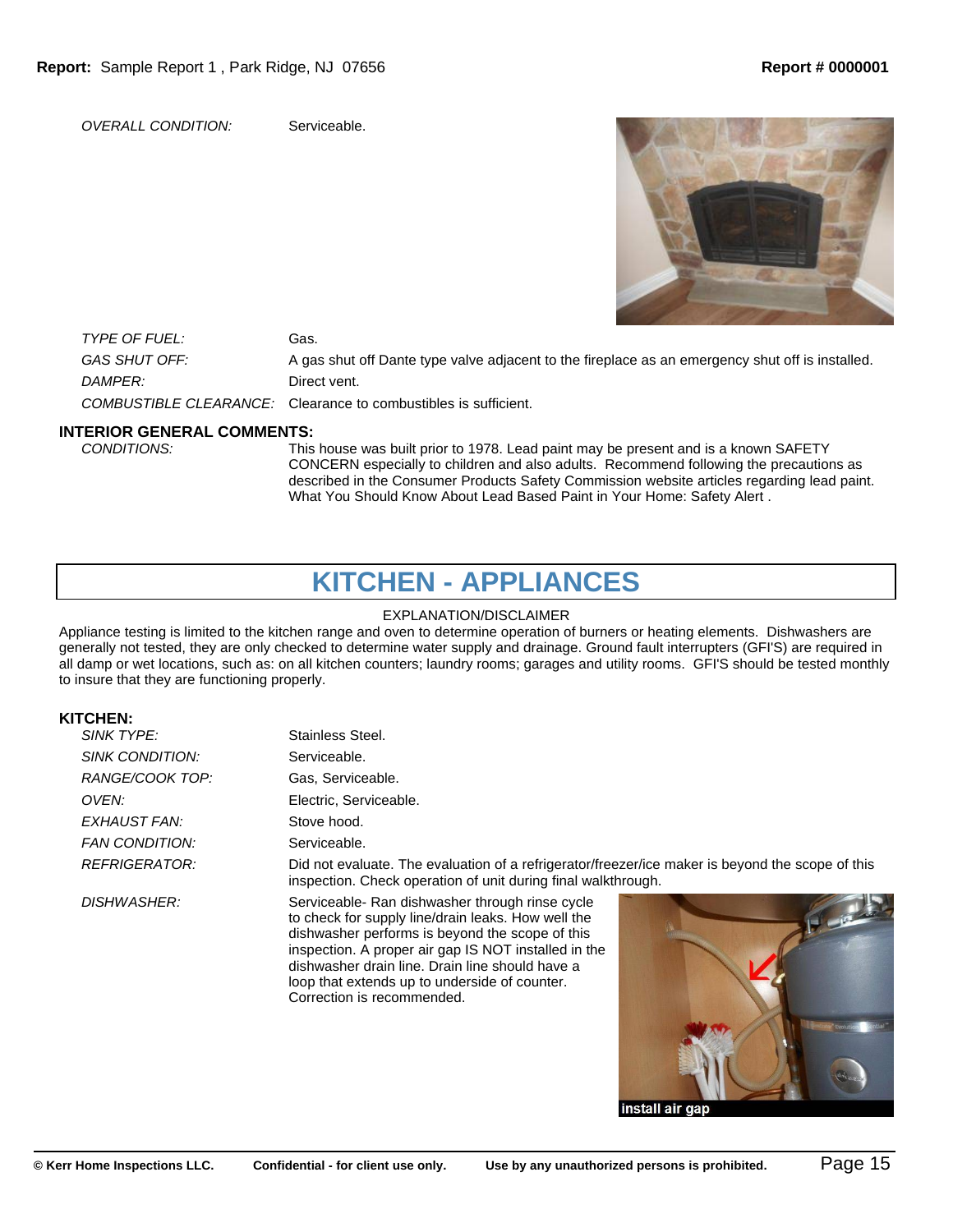| <b>GARBAGE DISPOSAL:</b>            | Serviceable.                                                                                                                       |
|-------------------------------------|------------------------------------------------------------------------------------------------------------------------------------|
| <b>BUILT-IN MICROWAVE:</b>          | Serviceable- Only turned on for 10-15 seconds. A full evaluation of controls, features, and timers<br>not part of this inspection. |
| COUNTERS:                           | Granite/Marble like counters. Serviceable.                                                                                         |
| CABINETS:                           | Serviceable.                                                                                                                       |
| <b>FLOOR COVERING TYPE:</b>         | Laminate flooring.                                                                                                                 |
| <b>FLOOR COVERING</b><br>CONDITION: | Serviceable.                                                                                                                       |
| TS:                                 | SWITCHES/FIXTURES/OUTLE Serviceable. Outlets serving the kitchen countertops are GFCI protected.                                   |
| LIGHTING:                           | Serviceable.                                                                                                                       |
|                                     |                                                                                                                                    |

**LAUNDRY/APPLIANCES/SINK**

### EXPLANATION/DISCLAIMER

Laundry appliances are generally not tested or moved during the inspection and the condition of any walls or flooring hidden by them cannot be judged. Drain lines and water supply valves may be subject to leaking if turned on. Recommend obtaining any available appliance operation manuals at closing.

### **LAUNDRY/MAIN:**

| LOCATION:               | Ground floor.                                                                                                                                                   |
|-------------------------|-----------------------------------------------------------------------------------------------------------------------------------------------------------------|
| <b>WASHING MACHINE:</b> | Washing machine installed. Did Not Evaluate. The evaluation of washing machines is beyond<br>the scope of this evaluation.                                      |
| WASHER HOOK UPS:        | Did not test. Plumbing connections appear to be serviceable.                                                                                                    |
| <b>WASHER DRAIN:</b>    | Serviceable. Washer drains into a standpipe and trap to the sewer system. This is the preferred<br>method.                                                      |
| DRYER:                  | Gas dryer installed. Did not test, evaluation of the performance of the dryer is beyond the scope<br>of this inspection.                                        |
| DRYER HOOK UPS:         | Gas hook-up provided for dryer, 110 volt electric outlet provided for gas dryer.                                                                                |
| GAS HOOK-UP:            | Needs Attention- No local gas shut off noted.<br>Recommend an easy to operate hand shut-off<br>valve be installed near dryer unit. This is a<br>SAFETY CONCERN. |



*FLEXIBLE CONNECTOR:* A flexible gas line is installed. *LAUNDRY ELECTRICAL:* Serviceable.

*DRYER VENT:* Recommend solid vent pipe taped not screwed at the joints.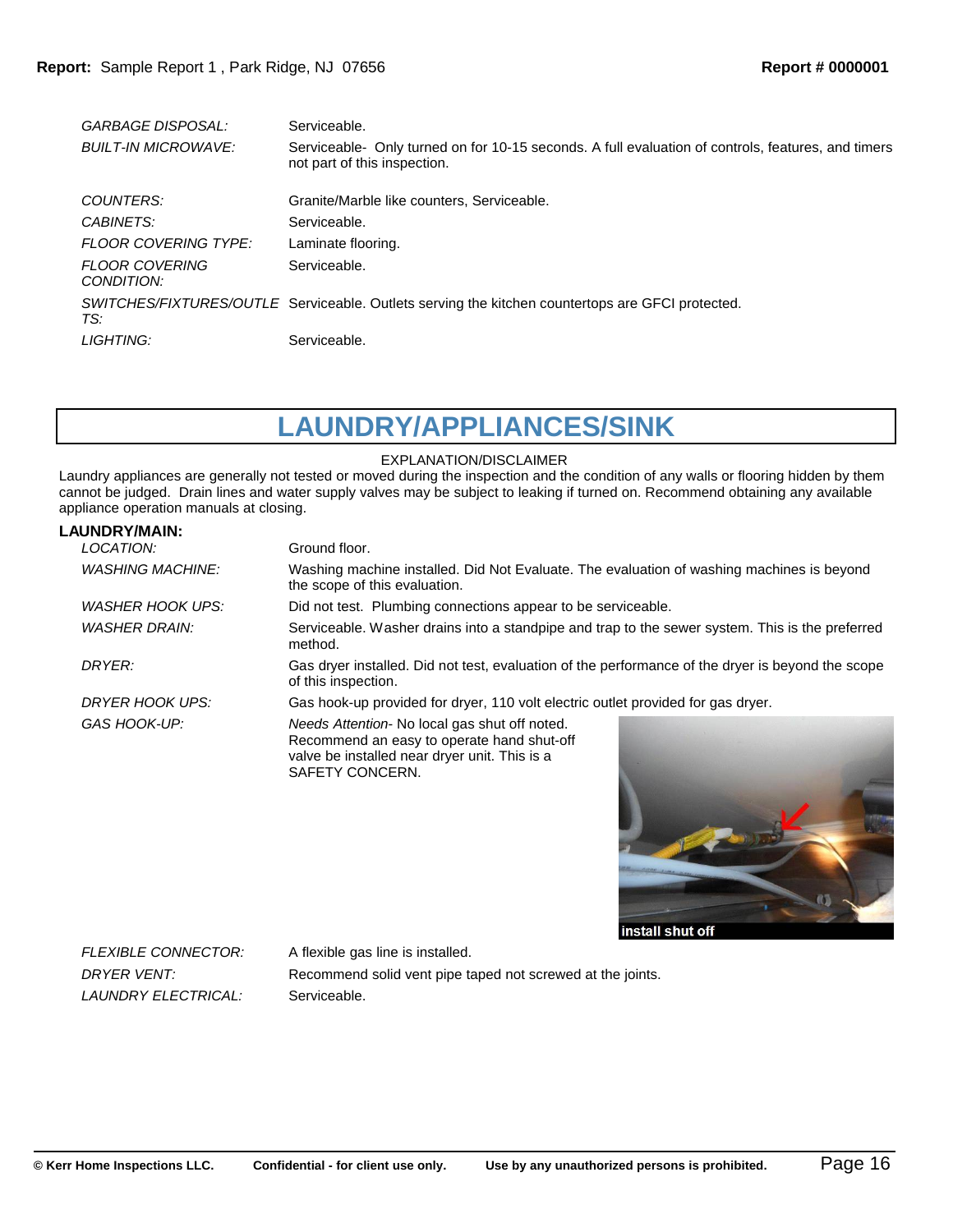# **BATHROOMS**

### EXPLANATION/DISCLAIMER

Major deficiencies in bathrooms can be due to inadequate or improperly used ventilation. It is strongly advised that if exhaust fans are in place, use them. If windows are in bathrooms, use them. Shower pans are visually checked for leakage, but leaks often do not show except when the shower is in actual use. Very minor imperfections can allow water to get into the wall or floor areas and cause damage. Proper ongoing maintenance is required in baths. All repairs and upgrades should be performed by a licensed and insured plumber.

## **BATHROOM # 1**

| <b>BATH LOCATION:</b>                   | Main floor.                                                                                                                  |
|-----------------------------------------|------------------------------------------------------------------------------------------------------------------------------|
| <b>FIXTURES:</b>                        | Toilet, Sink.                                                                                                                |
| CONDITION OF SINK(S):                   | Serviceable.                                                                                                                 |
| CONDITION OF TOILET:                    | Serviceable.                                                                                                                 |
| <b>FLOOR</b><br>COVERING/CONDITION:     | Ceramic tile. Serviceable.                                                                                                   |
| <i>WALL/CEILING COVERING:</i>           | Walls are, Drywall, Condition: Serviceable, Ceilings are, Drywall. Condition: Serviceable.                                   |
| <b>ELECTRIC</b>                         | Serviceable. Outlet(s) are GFI protected.                                                                                    |
| <b>BATH VENTILATION:</b>                | Serviceable, Exhaust fan noted.                                                                                              |
| <b>BATHROOM # 2</b><br>BATH LOCATION:   | Hall, Upstairs.                                                                                                              |
| <b>FIXTURES:</b>                        | Toilet, Sink, Bath tub with shower.                                                                                          |
| CONDITION OF SINK(S):                   | Serviceable.                                                                                                                 |
| CONDITION OF TOILET:                    | Serviceable.                                                                                                                 |
| TUB/SHOWER PLUMBING<br><b>FIXTURES:</b> | Serviceable.                                                                                                                 |
| TUB/SHOWER AREAS:                       | Tub and shower areas serviceable. Caulk and seal all tub and shower areas as a precaution.                                   |
| <b>FLOOR</b><br>COVERING/CONDITION:     | Ceramic tile. Serviceable.                                                                                                   |
| <i>WALL/CEILING COVERING:</i>           | Walls are, Drywall, Condition: Serviceable, Ceilings are, Drywall. Condition: Serviceable.                                   |
| <b>ELECTRIC</b>                         | Outlet not GFCI protected. This is a SAFETY<br>CONCERN. Recommend replacing with a GFCI<br>outlet by a licensed electrician. |



*BATH VENTILATION:* Serviceable, Exhaust fan noted.

### **BATHROOM # 3**

*BATH LOCATION:* Master bedroom. *CONDITION OF SINK(S):* Serviceable. **CONDITION OF TOILET:** Serviceable. *TUB/SHOWER PLUMBING FIXTURES:*

FIXTURES: Toilet, Sink, Stand alone shower. Serviceable.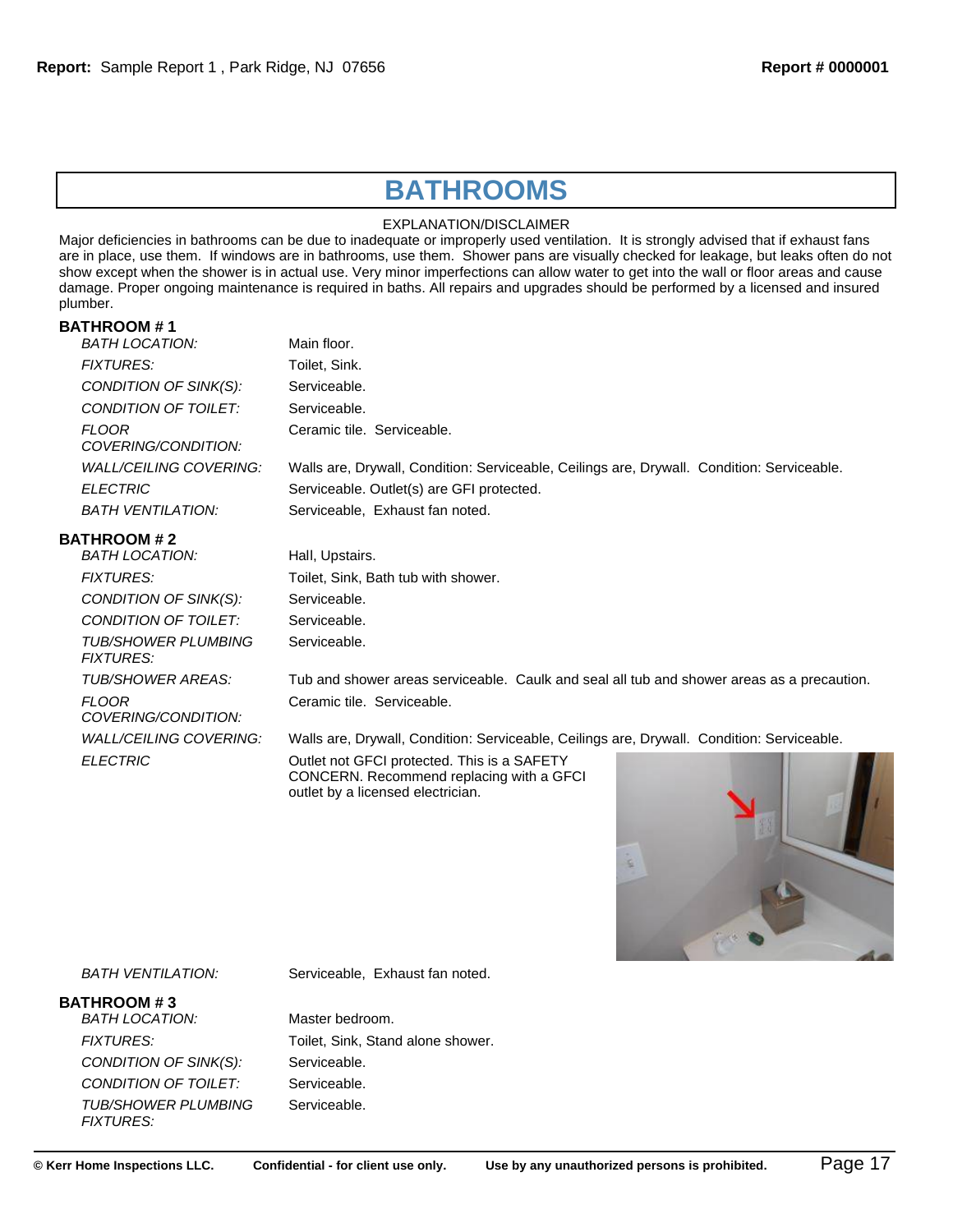*FLOOR COVERING/CONDITION:*

*TUB/SHOWER AREAS:* Enclosure appears serviceable. Ceramic tile. Serviceable.

*WALL/CEILING COVERING:* Walls are, Drywall, Condition: Serviceable, Ceilings are, Drywall. Condition: Serviceable.

**ELECTRIC COULD** Outlet not GFCI protected. This is a SAFETY CONCERN. Recommend replacing with a GFCI outlet by a licensed electrician.



*BATH VENTILATION:* Exhaust fan makes unusual noises. Repairs or replacement needed.





# **PLUMBING**

### EXPLANATION/DISCLAIMER

There is always a possibility of future drain blockages and new leaks which did not exist or were not evident at the time of the inspection. DRINKING WATER: It is suggested that as a normal practice let water run for 45 seconds or more before drinking or using for general use if has been dormant for several hours. This is applicable to all types of water systems. Recently, the Environmental Protection Agency (EPA) cited lead as one of the most common and potentially dangerous drinking water contaminants in the United States. It is suggested that the water be tested for lead contamination if any of the following conditions exist in the building; If there is copper piping in the building and if the building was constructed prior to 1986 when lead solder was still used on pipe connections. Also if there is a lead service entrance line to the house. Hot water should not be used for cooking or drinking. An alternative recommended by professionals is to install an under sink water filter or using bottled water for drinking and cooking. Water quality or hazardous materials (lead) testing is available from licensed local testing labs. All underground piping related to water supply, waste, or sprinkler use are excluded from this inspection. Leakage or corrosion in underground piping cannot be detected by a visual inspection.

## **PLUMBING SYSTEM:**

*GENERAL CONDITION:* Serviceable.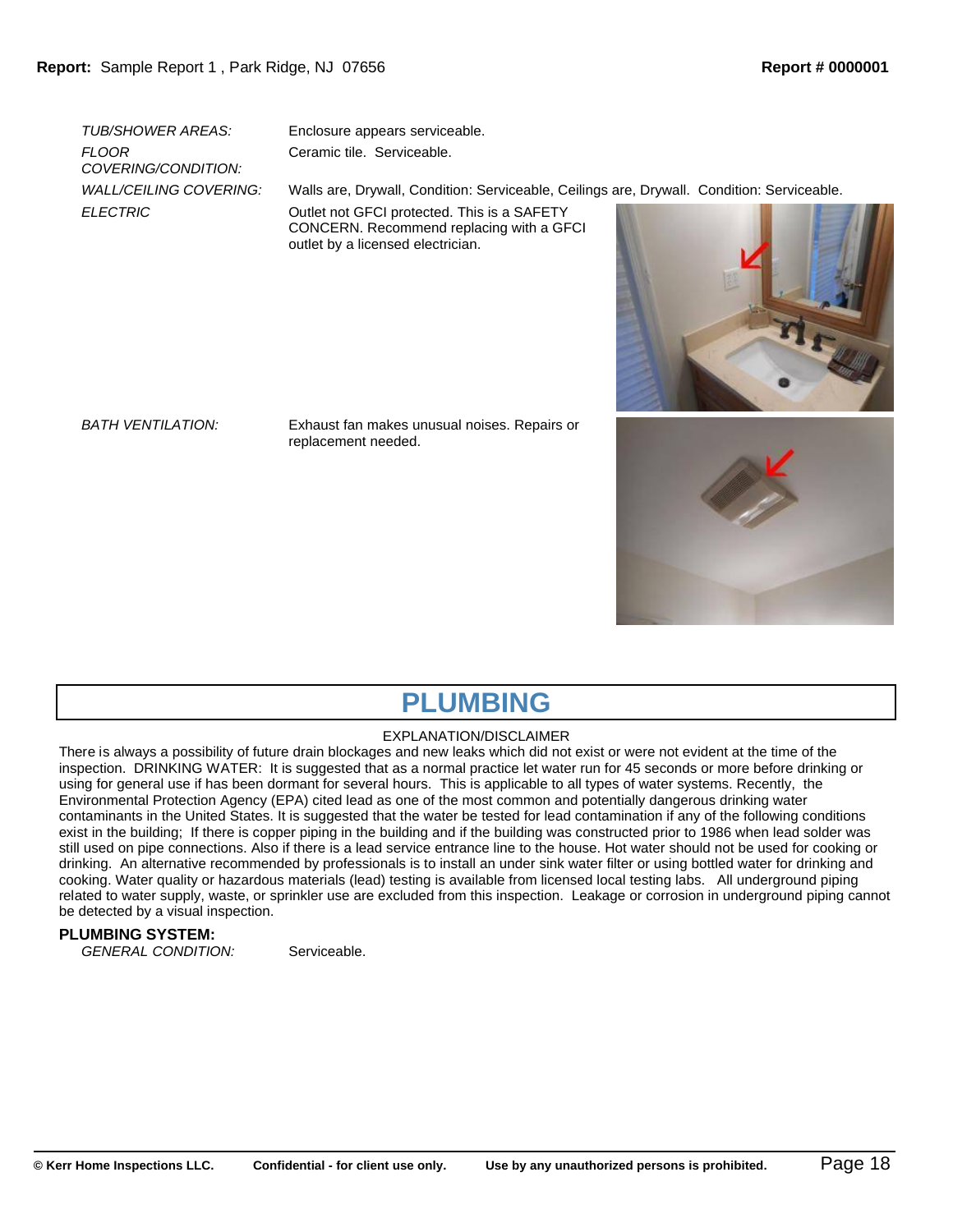*FUEL SUPPLY SYSTEM:* Natural gas. Meter located in the garage.



*GAS SUPPLY LINES:* The gas piping in the house is predominantly steel (black pipe). CSST (corrugated stainless steel tubing) was noted in some areas.

*MAIN SHUTOFF LOCATION:* The main interior water shutoff valve is located in

*WATER SERVICE SUPPLY:* Public, city, town or group/association supplied.

the basement, Front wall. Recommend the installation of another shutoff valve on the house side of the meter.



| <b>WATER MAIN TYPE/SIZE:</b>     | The portion viewed was Copper. Main line is 3/4" in diameter.                                                                                                                                                                                                              |
|----------------------------------|----------------------------------------------------------------------------------------------------------------------------------------------------------------------------------------------------------------------------------------------------------------------------|
| WATER MAIN CONDITION:            | Serviceable- No active leakage is noted at this time. Monitor for any future leakage.                                                                                                                                                                                      |
| FUNCTIONAL WATER FLOW:           | Serviceable.                                                                                                                                                                                                                                                               |
| SUPPLY PIPING TYPE:              | Supply lines which are not visible are not part of these conclusions. The following type(s) of<br>water supply piping was identified: The supply piping in the house is predominantly copper.<br>Cross-linked Polyethylene (PEX) or plastic piping was noted in some areas |
| SUPPLY PIPING CONDITION:         | General condition is serviceable. Limited viewing however.                                                                                                                                                                                                                 |
| <b>FUNCTIONAL DRAINAGE:</b>      | Functional drainage appears serviceable. Checked at multiple fixtures.                                                                                                                                                                                                     |
| DRAIN/WASTE PIPING TYPE:         | Waste pipes which are not visible are not part of these conclusions. Clean outs for waste lines<br>not located. The following type(s) of waste/drain piping was identified: Copper. Plastic/PVC.                                                                           |
| DRAIN/WASTE PIPING<br>CONDITION: | General condition is serviceable. Limited viewing however.                                                                                                                                                                                                                 |
| <b>VENT PIPING CONDITION:</b>    | Visible areas of plumbing vent system appears serviceable. Most of the vent system is hidden<br>from view.                                                                                                                                                                 |
|                                  |                                                                                                                                                                                                                                                                            |

# **WATER HEATER:**

| TYPE: |  |  |
|-------|--|--|
| SIZE: |  |  |

Gas. *SIZE:* 50 Gallons.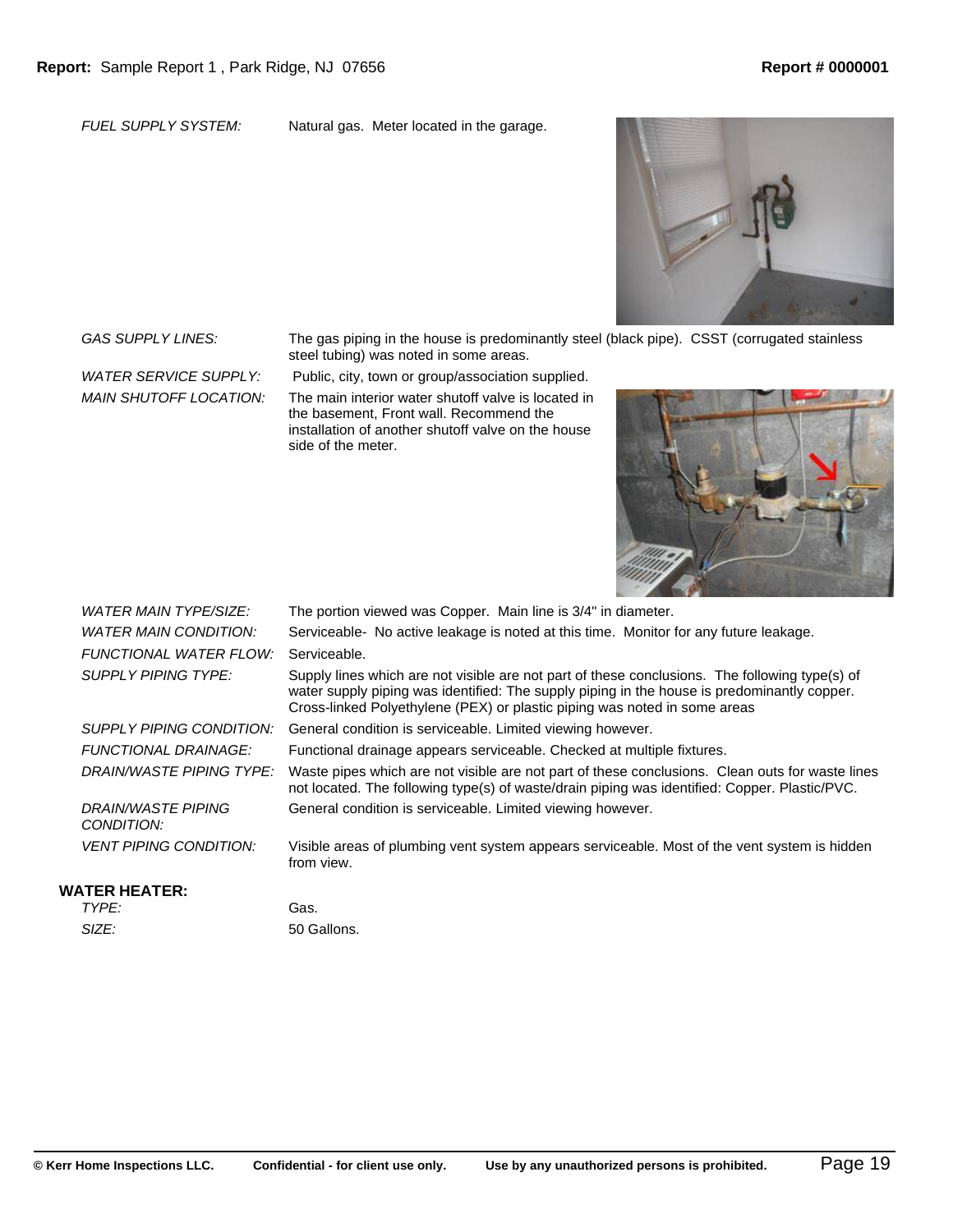*APPROXIMATE AGE:* 12 years old, Unit has reached/exceeded it's normal lifespan. Anticipate replacement in the near future. Normal lifespan for a water heater is approximately 10-12 years.

*VISUAL CONDITION/OPERATION:* The unit is operational, but the installation does not meet all of the modern recommended safety guidelines. See below for details. Electrical bonding/jumper wire not installed. Consider installing to continue ground through water tank.





install bond wire

| <b>VENT CONDITION/</b><br><i>CLEARANCE TO</i><br><i>COMBUSTIBLES:</i> | Serviceable.                                                            |
|-----------------------------------------------------------------------|-------------------------------------------------------------------------|
| GAS SUPPLY LINE:                                                      | Shut off and drip leg in place.                                         |
| <i>TEMP/PRES RELIEF VALVE:</i>                                        | Temperature/Pressure relief valve and discharge pipe noted, not tested. |

# **WATER SOFTENER/WATER FILTER:**

*SYSTEM NOT INCLUDED STATEMENT:* Water softening unit noted. This is installed in the water system. Unit is not tested and is not part of the home inspection. Recommend evaluation by a licensed plumber.

# **GENERAL COMMENTS:**

Recommend contacting a licensed and insured plumber to make any repairs or upgrades.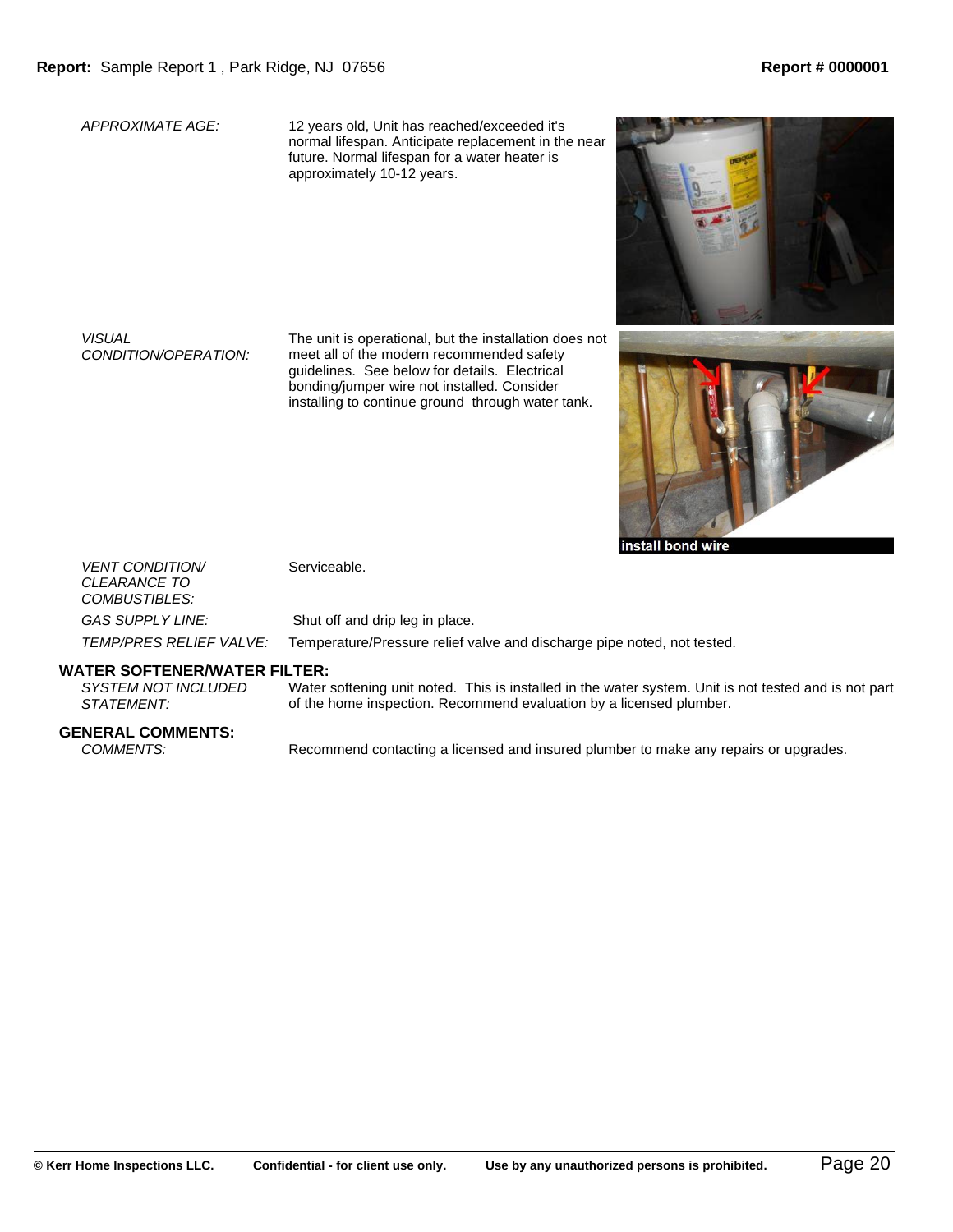# **HEATING**

## HVAC EXPLANATION/DISCLAIMER

Some furnaces are designed in such a way that inspection is almost impossible. The inspector can only readily open access panels provided by the manufacturer or installer for routine homeowner maintenance, and will not operate components when weather conditions or other circumstances apply that may cause equipment damage. The inspector does not light pilot lights or ignite or extinguish solid fuel fires, nor are safety devices tested by the inspector. The inspector is not equipped to inspect furnace heat exchangers for evidence of cracks or holes, or inspect concealed portions of evaporator and condensing coils, heat exchanger or firebox, electronic air filters, humidifiers and de-humidifiers, ducts and in-line duct motors or dampers, as this can only be done by dismantling the unit. This is beyond the scope of this inspection.

### **HEATING SYSTEM:**

| <b>HEATING AREA:</b>                         | Whole house.                                                                                                           |
|----------------------------------------------|------------------------------------------------------------------------------------------------------------------------|
| LOCATION OF UNIT:                            | Basement.                                                                                                              |
| BRAND:                                       | Bryant.                                                                                                                |
| SYSTEM TYPE:                                 | Induced draft hot air furnace.                                                                                         |
| NET CAPACITY/OUTPUT<br>(approx.)             | 90 thousand btu's.                                                                                                     |
| APPROXIMATE ENERGY<br><b>FFFICIFNCY:</b>     | 80% This is a mid-efficiency unit.                                                                                     |
| ENERGY SOURCE AND<br>NOTES:                  | Natural Gas.                                                                                                           |
| APPROXIMATE AGE IN<br>YFARS:                 | 15 years old.                                                                                                          |
| NORMAL LIFE OF HEATING<br>UNIT:              | Gas-Fired Hot Air18-20 years.                                                                                          |
| <i><b>VISUAL</b></i><br>CONDITION/OPERATION: | Serviceable. The heater was operated by turning<br>up the thermostat, and then turned back to its<br>original setting. |



| <b>BURNERS:</b>                        | Serviceable.                                                                                                                                                                                                                                                                                                                                                                                 |
|----------------------------------------|----------------------------------------------------------------------------------------------------------------------------------------------------------------------------------------------------------------------------------------------------------------------------------------------------------------------------------------------------------------------------------------------|
| <b>COMBUSTION AIR/FIRE</b><br>RATING:  | Serviceable.                                                                                                                                                                                                                                                                                                                                                                                 |
| AIR PLENUM:                            | Serviceable.                                                                                                                                                                                                                                                                                                                                                                                 |
| <i>VENTING:</i>                        | Metal to a masonry chimney.                                                                                                                                                                                                                                                                                                                                                                  |
| <b>HEAT DISTRIBUTION TYPE:</b>         | Ducts to registers.                                                                                                                                                                                                                                                                                                                                                                          |
| HEAT/AC DUCTS:                         | Ducts used for: Heat and Air Conditioning, Type Viewed: Sheet metal. Evaluating the<br>cleanliness of the insides of the ducts is beyond the scope of this inspection. consider having the<br>ducts cleaned by a professional cleaning and sanitizing company.                                                                                                                               |
| <b>HEAT DISTRIBUTION</b><br>CONDITION: | General condition of the heat distribution system appears to be serviceable. The home inspector<br>is not required to determine the adequacy of the heat supply or the distribution balance and does<br>not operate automatic safety controls. A laser non contact thermometer is used to determine the<br>approximate temperature of the heat/air conditioning distribution units in rooms. |
| THERMOSTAT(S):                         | Serviceable- Heating unit responded to the thermostatic/switch controls. One thermostat is                                                                                                                                                                                                                                                                                                   |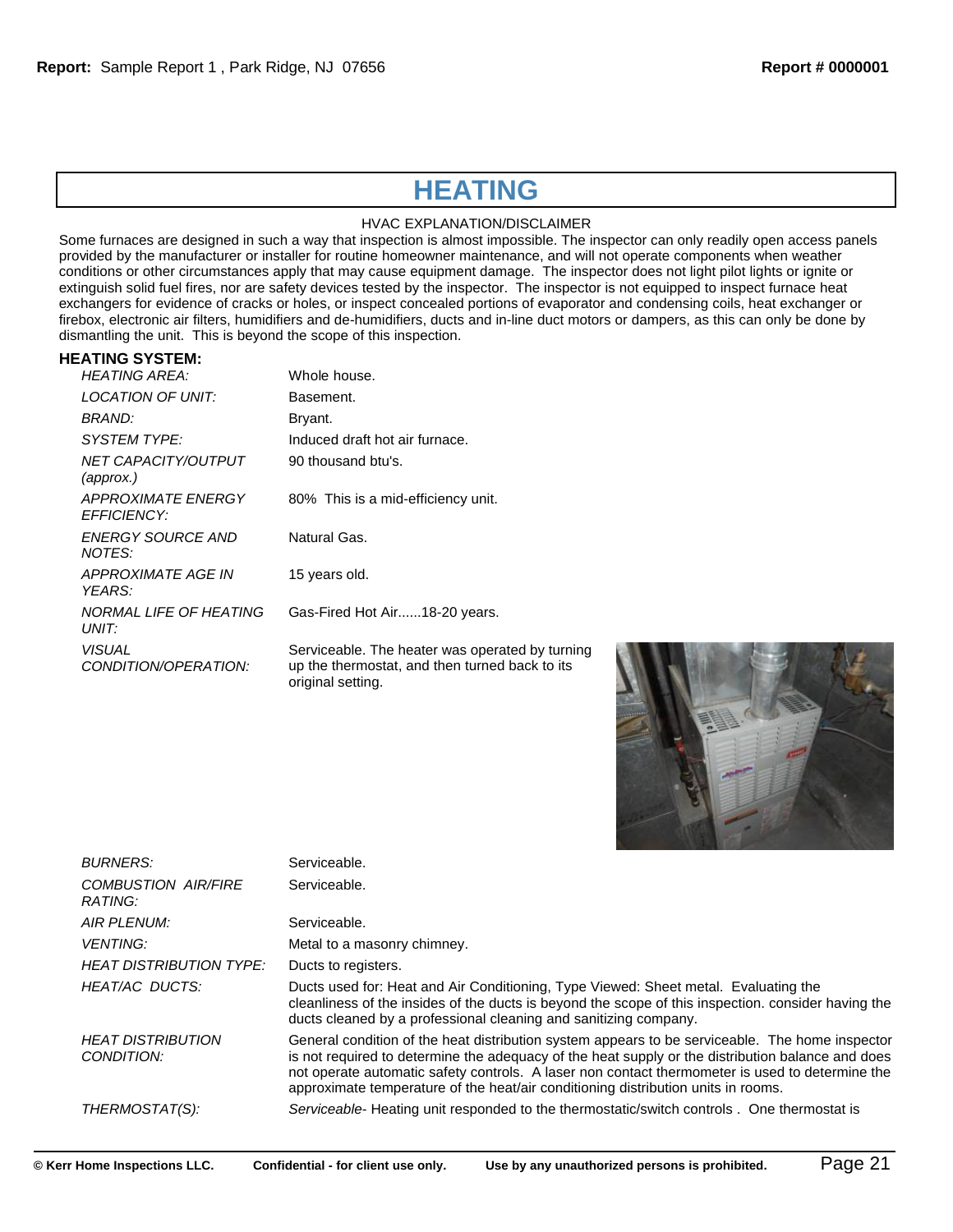*HUMIDIFIER/AIR FILTERS/ CLEANERS:*

noted. This indicates only one zone heat.

A humidifier is installed, but was not tested. Humidifiers require seasonal maintenance to work properly. Replaceable filter noted for this unit. Regular replacement needed.



*GENERAL SUGGESTIONS:* Recommend a service contract be taken to maintain the heating system.

| <b>COOLING</b>                           |                                                                                                                                                                                                                                                                                                         |  |
|------------------------------------------|---------------------------------------------------------------------------------------------------------------------------------------------------------------------------------------------------------------------------------------------------------------------------------------------------------|--|
| AIR CONDITIONING:<br><b>TYPE SYSTEM:</b> | Split system. Condenser unit is separate from the evaporator coil. Evaporator coil is located in<br>the heating unit.                                                                                                                                                                                   |  |
| COOLING AREA:                            | Same as heat.                                                                                                                                                                                                                                                                                           |  |
| BRAND:                                   | Bryant.                                                                                                                                                                                                                                                                                                 |  |
| <i>VISUAL</i><br>CONDITION/OPERATION:    | Not tested. The circuit breakers to A/C should be on for a minimum of 24 hours and the outside<br>temperature at least 65 degrees for the past 24 hours or an A/C system cannot be operated<br>without possible damage to the compressor. Heat pumps can only be tested in the mode it is<br>operating. |  |
| LOCATION OF<br>EVAPORATOR/AIR HANDLER:   | Evaporator is part of heating unit. Basement.                                                                                                                                                                                                                                                           |  |
| LOCATION OF CONDENSER<br>UNIT:           | Unit located in the rear of dwelling.                                                                                                                                                                                                                                                                   |  |
| CONDENSER UNIT:                          | Needs Attention-The compressor unit is not on a<br>level pad. It is recommended that the unit be<br>re-leveled to help prolong the units lifespan. Part<br>of the insulation is missing near the exterior<br>condenser unit. Recommend correction for energy<br>efficiency.                             |  |

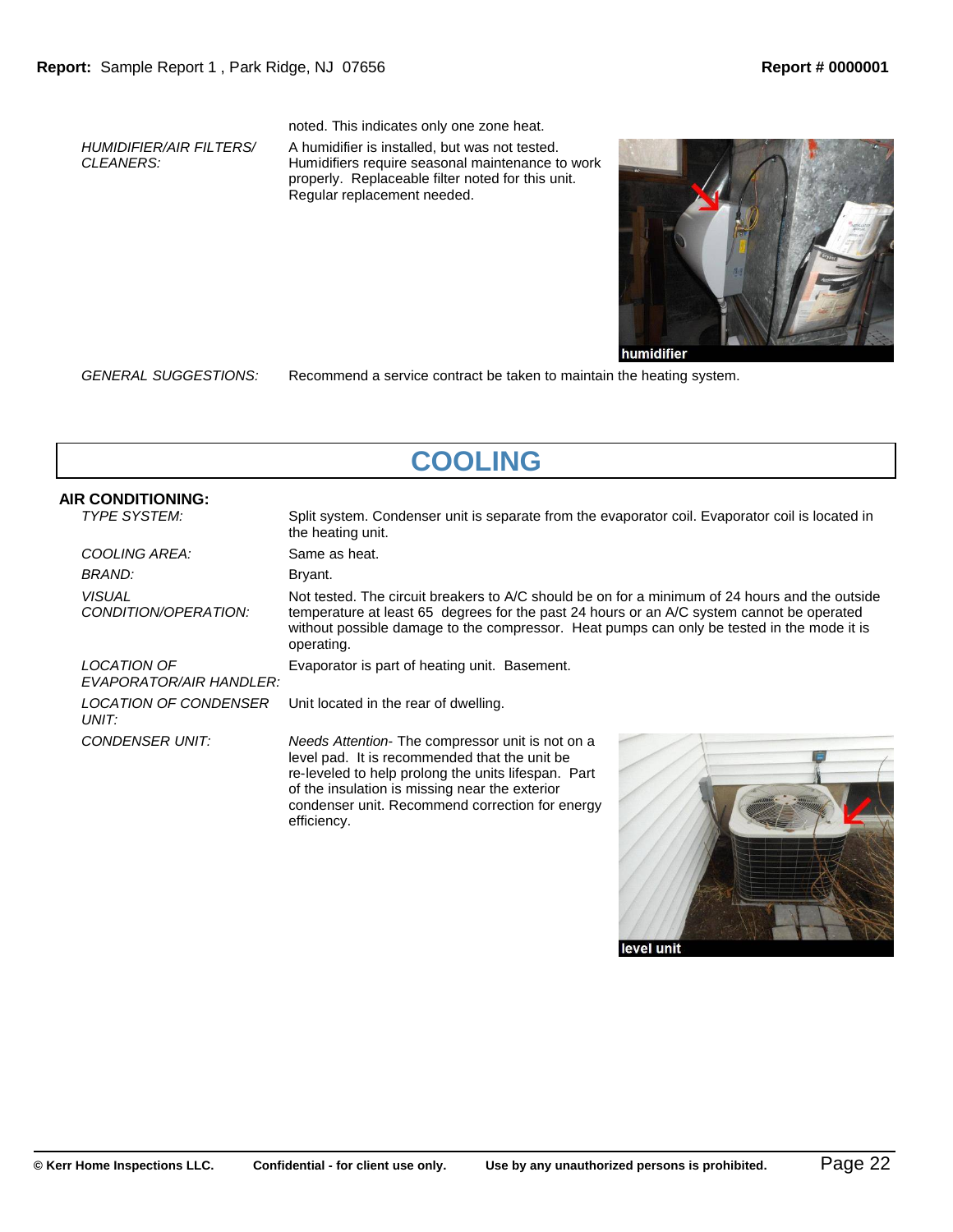

| <i>POWER SOURCE:</i><br>APPROXIMATE AGE:  | 220 Volt, Electrical disconnect present.<br>13 years old.             |
|-------------------------------------------|-----------------------------------------------------------------------|
| <b>NORMAL LIFE:</b>                       | Air Conditioning Compressor Normal lifespan is 15 years in this area. |
| APPROXIMATE CAPACITY OF 3 ton.<br>UNIT:   |                                                                       |
| CONDENSATE LINE/DRIP<br>PAN:              | One condensate drip line installed. This is draining to the exterior. |
| THERMOSTAT(S):                            | Same as heat.                                                         |
| AIR CONDITIONING DUCTS:                   | Same as heat.                                                         |
| <b>COOLING DISTRIBUTION</b><br>CONDITION: | Not tested.                                                           |
| <b>FILTERS:</b>                           | Same as heat.                                                         |
| <b>GENERAL SUGGESTIONS:</b>               | Recommend a service contract be taken to maintain the cooling system. |

# **ELECTRICAL SYSTEM**

# EXPLANATION/DISCLAIMER

Any electrical repairs attempted by anyone other than a licensed electrician should be approached with caution. The power to the entire house should be turned off prior to beginning any repair efforts, no matter how trivial the repair may seen. Inoperative light fixtures often lack bulbs or have dead bulbs installed. Light bulbs are not changed during the inspection, due to time constraints. Smoke and Carbon Monoxide detectors should be installed and tested regularly. Contact the local fire safety inspector for location and proper operation of detectors in your community.

### **SERVICE ENTRANCE:**

*SERVICE ENTRANCE CABLE:* TYPE: Overhead, 120/240 CONDITION: General condition is serviceable.

# **MAIN DISTRIBUTION PANEL:**

| OVERLOAD PROTECTION:                | Circuit breakers.                 |
|-------------------------------------|-----------------------------------|
| <b>SERVICE</b><br>AMPERAGE/VOLTAGE: | 200 Amps.-120/240 volts.          |
| <i>SERVICE: TYPE MATERIAL:</i>      | Aluminum.                         |
| SERVICE PANEL LOCATION:             | Garage.                           |
| <b>SERVICE PANEL</b><br>CONDITIONS: | General condition is serviceable. |



### *HOUSE GROUND* Water pipe.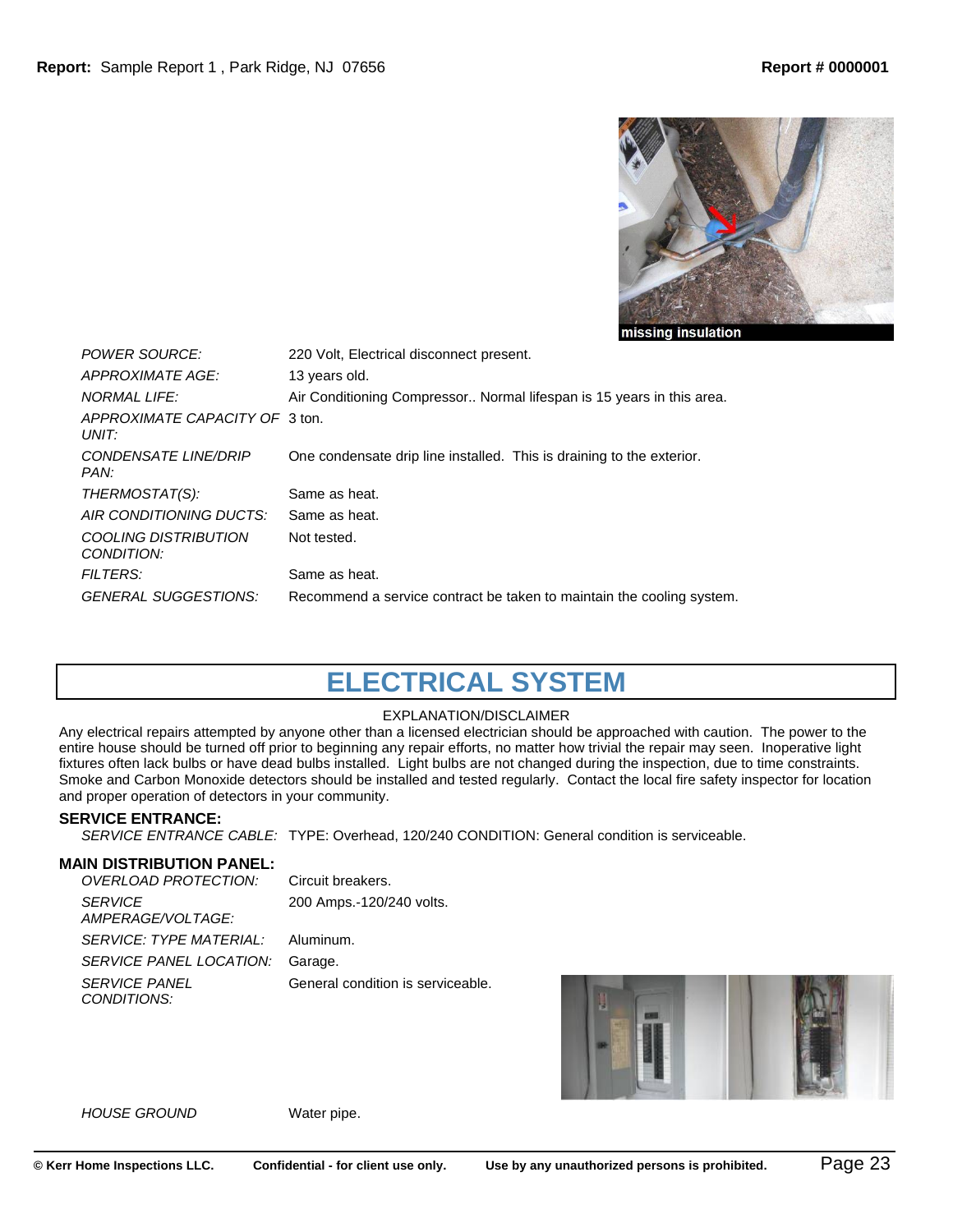| CONNECTION:                      |                                                                                                                                                                                                                                                                                               |
|----------------------------------|-----------------------------------------------------------------------------------------------------------------------------------------------------------------------------------------------------------------------------------------------------------------------------------------------|
| <b>PANEL LABELING:</b>           | Yes. Determining whether the labeling of the breakers is accurate is beyond the scope of this<br>evaluation.                                                                                                                                                                                  |
| <b>ELECTRICAL SYSTEM:</b>        |                                                                                                                                                                                                                                                                                               |
| CIRCUITS:                        | Ample for normal household use.                                                                                                                                                                                                                                                               |
| <b>BRANCH WIRING TYPE:</b>       | Metal braided (BX) and Non Metallic (Romex) wires.                                                                                                                                                                                                                                            |
| BRANCH CONDUCTOR TYPE:           | Copper Branch Wiring - While viewing the 110 volt branch wiring inside the panel(s) there was<br>NO evidence of any 110 volt aluminum branch wiring. Only copper 110 volt branch wiring was<br>observed.                                                                                      |
| SWITCHES, OUTLETS &<br>LIGHTING: | The inspector shall inspect at least one of each interior installed lighting fixture, switch and<br>receptacle per room when accessible. A representative sampling of switches and outlets was<br>tested. As a whole, outlets and switches throughout the house are in serviceable condition. |
| <b>GFCI PROTECTION:</b>          | Partial. This home is partially equipped with the recommended Ground Fault Circuit Interrupter<br>(GFCI) protection. Recommend a GFI outlet safety upgrade at the following locations: Bath #2<br>Bath #3.                                                                                    |
| <b>AFCI PROTECTION:</b>          | The system does not have Arc Fault Circuit Interrupter (AFCI) protection. AFCI protection was<br>not required at the time of construction, but the safety retrofit is recommended for your safety.                                                                                            |
| <b>GENERAL COMMENTS:</b>         |                                                                                                                                                                                                                                                                                               |
|                                  | Recommend a licensed and insured electrician make any electrical repairs or upgrades.                                                                                                                                                                                                         |
|                                  |                                                                                                                                                                                                                                                                                               |

# **BASEMENT/CRAWL SPACE/SLAB ON GRADE**

## EXPLANATION/DISCLAIMER

The probability of dampness and/or seepage of some level exists in every house because of the nature of its below grade or partially below grade location. Frequency and severity of water or moisture penetration is impossible to predict during a one time inspection. The majority of basement water seepage problems are the result of insufficient control of storm water at the surface. The ground around the house should be sloped to encourage water flow away from the foundation (One inch per foot for the first six feet is a good rule of thumb). Gutters and downspouts should collect water from the roof surface and discharge the water at least six feet away from the foundation or into a working storm drain/dry well. Water discharge next to the foundation can be a major cause of water seepage into the basement area. In some cases, a basement water relief system may still be necessary.

Minor cracks are typical in many foundations and most do not represent a structural problem. When recommended to monitor cracks, the cracks should be filled with mortar and/or caulk and the walls monitored for further movement and cracking. If major cracks are present along with bowing, we routinely recommend further evaluation be made by a qualified professional specializing in structural repairs. Areas hidden from view by finished walls cannot be judged and are not a part of this inspection.

# **STRUCTURE DESCRIPTION:**<br>FOUNDATION TYPE:

Basement. Partial. Slab-on-grade.

*FRAMING TYPE:* Platform framing was the chosen style of framing. A construction method by which each floor is framed independently.

**BASEMENT:**<br>*ACCESSIBILITY:* 

Basement is unfinished. Basement is partially inaccessible due to large amount of clutter on floor and along walls. Consider a re inspection during the final walk through when the basement is empty.